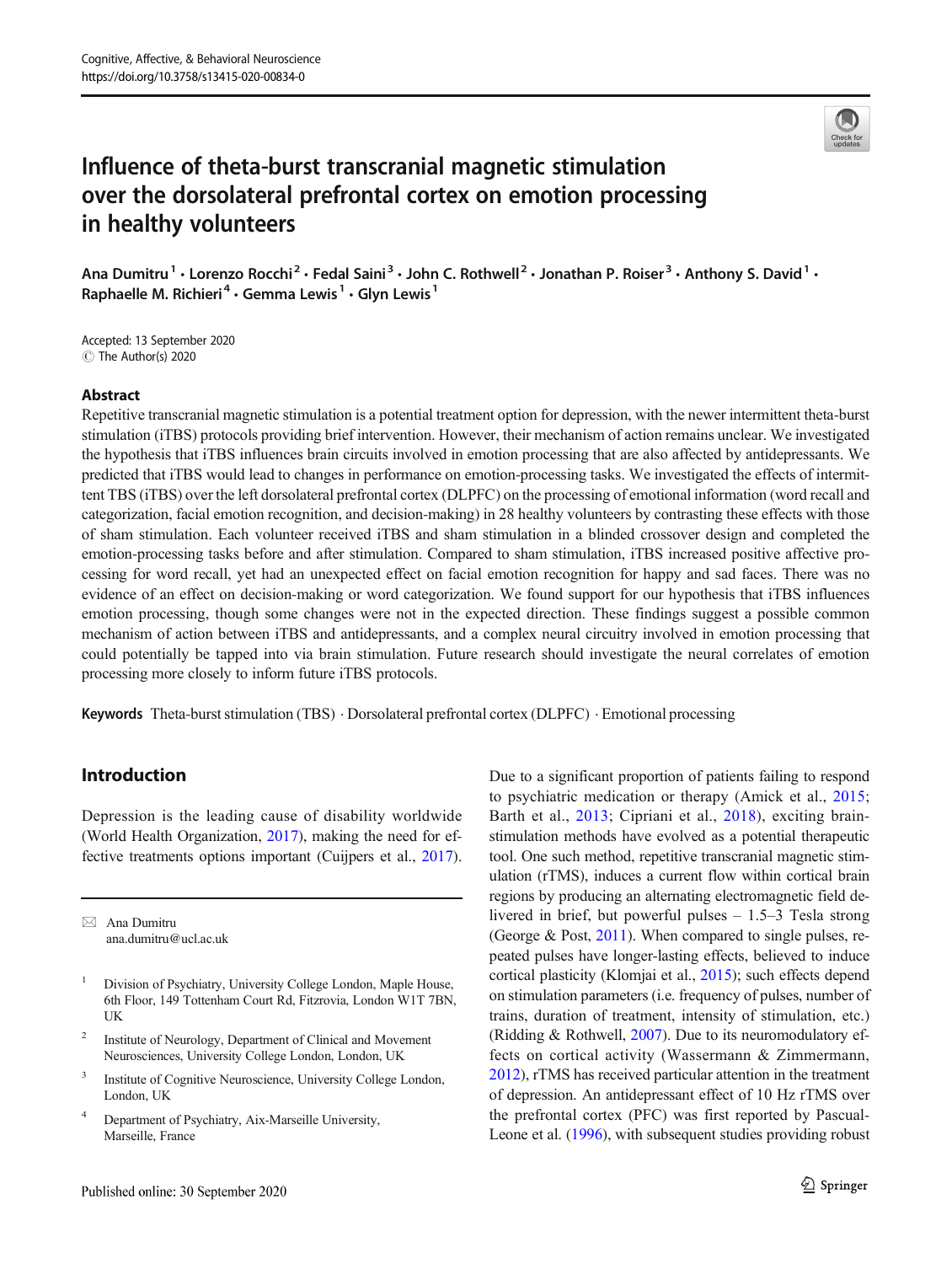evidence for short-term effectiveness (Eshel et al., [2017](#page-13-0); Fitzgerald et al., [2016](#page-13-0); George, [1998](#page-14-0); Weissman et al., [2017\)](#page-15-0). Despite the multitude of studies conducted in this field, we still do not know how rTMS affects different brain regions, which in turn affect behaviour.

The dorsolateral PFC (DLPFC) is a frontal brain area that has been targeted in rTMS studies involving emotion processing and depressive symptoms (Padberg & George, [2009](#page-14-0); Baeken & De Raedt, [2011\)](#page-13-0). The DLPFC is involved in processing of emotions, specifically top-down emotional control (Cacioppo et al., [1993;](#page-13-0) Dolcos et al., [2004;](#page-13-0) Zwanzger et al., [2014](#page-15-0)), and is more broadly linked to working memory and cognitive control, processes that can become impaired during depression (Fales et al., [2008;](#page-13-0) Grimm et al., [2008;](#page-14-0) Koenigs & Grafman, [2009](#page-14-0); Rock et al., [2014\)](#page-14-0). Studies involving the 10 Hz rTMS over the DLPFC have provided interesting insight, in both depressed and healthy individuals, regarding its positive influence on working memory and emotion processing (Weigand et al., [2013](#page-15-0); Guo et al., [2019\)](#page-14-0). The beneficial effects of rTMS over the DLPFC are believed to stem from the connections of the PFC with the limbic system, particularly the hippocampus and amygdala (Groenewegen & Uylings, [2000\)](#page-14-0). Moreover, researchers have argued that high-frequency rTMS to the DLPFC could help regulate stress responses through connections with the hypothalamic-pituitary axis, which can become dysregulated during depression (Baeken & De Raedt, [2011](#page-13-0)). More recent studies found rTMS modulates functional connectivity between the DLPFC and other limbic regions such as the subgenual anterior cingulate cortex (Kito et al., [2017\)](#page-14-0).

Previous brain stimulation research involving transcranial direct current stimulation (tDCS), as well as rTMS protocols, has indicated that transcranial brain stimulation over the DLPFC improves emotion processing in both healthy and patient populations, by inhibiting negative bias and increasing excitability for positive stimuli (Brunoni et al., [2014;](#page-13-0) Guo et al., [2019;](#page-14-0) Ironside, O'Shea, Cowen, & Harmer, [2016](#page-14-0); Nitsche et al., [2012\)](#page-14-0). Authors argue that stimulation methods such as rTMS, if applied over the left PFC, can modulate affective processing (Choi, Scott, & Lim, [2016;](#page-13-0) Schutter & van Honk, [2005](#page-15-0)). For instance, a study performed in a schizophrenic cohort showed that rTMS improved facial affect recognition (Wölwer et al., [2014\)](#page-15-0). In another study on healthy participants, Skrdlantová et al. [\(2005\)](#page-15-0) talked about localization of word memory to the left PFC and accessing it via rTMS. Stimulation of this area seems to improve cognitive control and decision-making as well (Li et al., [2017](#page-14-0); Philiastides et al., [2011](#page-14-0)). Moreover, rTMS over the left DLPFC appears to improve processing and especially memory retrieval for affective information (Balconi & Ferrari, [2012b;](#page-13-0) Balconi & Cobelli, [2014\)](#page-13-0). Studies in which the left DLPFC was stimulated have seen changes in facial-affect processing (De Raedt et al., [2010](#page-13-0); Mondino, Thiffault, & Fecteau, [2015;](#page-14-0) Moulier et al., [2016](#page-14-0)).

Intermittent theta-burst stimulation (iTBS) involves highfrequency trains of stimulation and is based on the naturally occurring theta-wave patterns exhibited by neurons (Huang et al., [2005\)](#page-14-0). Non-inferior in effectiveness, but with a shorter duration compared to 10-Hz rTMS, iTBS could allow for more people to be treated daily (Blumberger et al., [2018\)](#page-13-0). Despite these promising clinical results, the mechanism through which iTBS treats depressive symptoms remains poorly understood (Cramer et al., [2011](#page-13-0); Suppa et al., [2016\)](#page-15-0).

We propose that iTBS over the DLPFC would have a similar cognitive effect to that of an antidepressant. A possible candidate mechanism for the antidepressant effects of iTBS is through emotion processing. Numerous studies using objective neuropsychological measures have found that people with depression show abnormalities in their attention, memory, and learning when processing emotional information, and this is altered by antidepressant medication (Lewis et al., [2017;](#page-14-0) Roiser, Elliott, & Sahakian, [2011](#page-15-0); Roiser & Sahakian, [2016\)](#page-15-0). Harmer et al. ([2009](#page-14-0)) have suggested that antidepressants work via a rapid change in emotion processing that then leads to a slower improvement in mood. Lower scores on depression scales were robustly associated with more positive emotion processing in a large sample (Lewis et al., [2017\)](#page-14-0), while antidepressants appeared to increase positive affective processing in healthy and depressed people alike (Harmer et al., [2009\)](#page-14-0). A study by Bone et al. ([2019\)](#page-13-0) looked at the variation in happy and sad facial recognition in a depressive population, finding no association between hit rates and depressive symptoms, and some evidence of an association for the misclassification of ambiguous happy faces (happy false alarms) and reduced depression scores.

In this study, our aim was to investigate the effects of iTBS over the left DLPFC on emotion processing in healthy participants in order to test our hypothesis concerning the mechanism of action of iTBS. Based on the previous studies discussed so far, which maintain that stimulation of the DLPFC increases positive affect and modulates emotion processing, we expected that iTBS over the left DLPFC would improve performance on three affective processing tasks, targeting three important domains of mood-related information processing: emotional memory and categorization for words (Emotional Categorization Word Task), emotion recognition in faces (Emotional Recognition Task), and decision-making (Cambridge Gambling Task). We predicted that iTBS would increase positive affective processing as measured by these tasks (i.e. greater recall and improved categorization of positive words, greater hits and false alarms for happy faces, and greater risk adjustment for win and loss conditions, respectively). We chose these tasks as they have been previously used in similar studies or they are relevant in the context of DLPFC circuitry (i.e. Balconi & Ferrari, [2012a](#page-13-0); Bland et al., [2016](#page-13-0); Lewis et al., [2017;](#page-14-0) Yazdi et al., [2019\)](#page-15-0).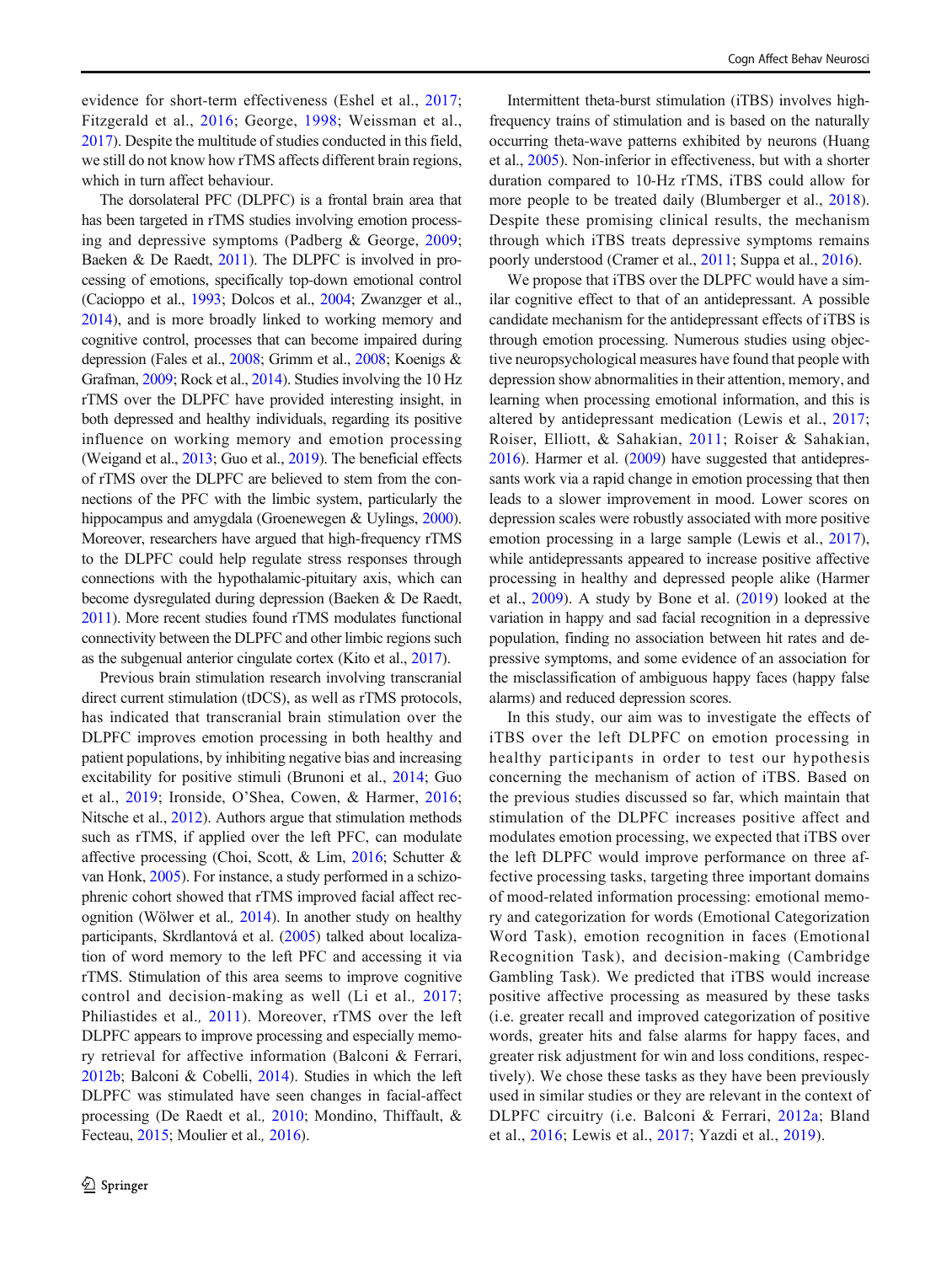# <span id="page-2-0"></span>Methods and materials

## Participants

Data were collected from 28 healthy, right-handed volunteers, with normal or corrected-to-normal vision (mean age 27 years, age range 19–44 years, SD = 6.52; 17 males), recruited via their response to an advert posted through the University College London (UCL) Institute of Cognitive Neuroscience database. Exclusion criteria consisted of any history of neurological or psychiatric illness – including stroke, seizure, or epilepsy, any implanted devices such as pacemakers, any use of psychotropic medication, and any significant sleep deprivation. Furthermore, participants were asked to refrain from consuming alcohol or caffeine prior to the study session (Silvanto & Pascual-Leone, [2008\)](#page-15-0).

This research study was approved by the UCL Research Ethics Committee and was conducted in accordance with the

Table 1 Sample demographic distribution

| Variable                   | Frequency      | Percent |
|----------------------------|----------------|---------|
| Gender                     |                |         |
| Male                       | 17             | 60.71   |
| Female                     | 11             | 39.29   |
| Ethnicity                  |                |         |
| White/White British        | 14             | 50      |
| <b>Black/Black British</b> | 2              | 7.14    |
| Asian/Asian British        | 6              | 21.43   |
| Mixed                      | 3              | 10.71   |
| Chinese                    | 3              | 10.71   |
| Marital status             |                |         |
| Married/living as married  | 3              | 10.71   |
| Single                     | 25             | 89.29   |
| Education                  |                |         |
| University                 | 23             | 82.14   |
| No university              | 5              | 17.86   |
| Employment                 |                |         |
| Student                    | 22             | 78.57   |
| Full-time work             | $\overline{4}$ | 14.29   |
| Part-time work             | $\overline{2}$ | 7.14    |
| Housing                    |                |         |
| Tenant                     | 23             | 82.14   |
| Living with family/friends | 3              | 10.71   |
| Hostel/care home           | 1              | 3.57    |
| Other                      | 1              | 3.57    |
| Financial situation        |                |         |
| Living comfortably         | $\overline{2}$ | 7.14    |
| Doing alright              | 19             | 67.86   |
| Just about getting by      | 7              | 25      |

\*Overall sample population distribution by frequency and percentage

Table 2. Means and standard deviation for recall of positive and negative words, reaction time (RT) to categorize positive and negative words, and accuracy or hits (Acc) to categorize positive and negative words relative to the sham and iTBS conditions, respectively (Emotional Categorization Word Task)

|                    | Mean   |        | <b>SD</b> |        |
|--------------------|--------|--------|-----------|--------|
|                    | Sham   | iTBS   | Sham      | iTBS   |
| Positive words     | 5.07   | 6.36   | 2.09      | 2.47   |
| Negative words     | 4.61   | 4.39   | 1.59      | 2.64   |
| RT positive words  | 890.52 | 909.99 | 223.22    | 243.95 |
| RT negative words  | 980.92 | 959.86 | 249.05    | 255.98 |
| Acc positive words | 0.93   | 0.92   | 0.08      | 0.07   |
| Acc negative words | 0.87   | 0.91   | 0.13      | 0.08   |

World Medical Association Declaration of Helsinki (World Medical Association Declaration of Helsinki, Seventh Revision, [2013](#page-15-0)).

Participants read the participant information sheet and gave informed consent prior to their participation in the experiment. Each participant kept a copy for their own records. Moreover, each participant received a total of £20 as reimbursement.

## Procedure

The experiment took place at the UCL Institute of Neurology, London, UK.

Prior to engaging in the experimental tasks, we asked participants to answer questions regarding age, gender, and sociodemographic information, as well as to complete the Generalized Anxiety Disorder scale version 7 (GAD-7) and the Patient Health Questionnaire version 9 (PHQ-9) (Kroenke et al., [2001;](#page-14-0) Löwe et al., [2008\)](#page-14-0). These questionnaires were included to assess baseline mood and anxiety.

Each participant received one session of iTBS and one of sham stimulation separated by at least 3 days. The order of the sessions was randomized and counterbalanced in a single-blind within-subject design. Only participants were blinded to the condition, as the experimenter was responsible for implementing the protocol. The computer tasks were administered at three timepoints: prior to any sham/iTBS stimulation session (baseline), as well as once immediately after each sham/iTBS session. The testing session lasted for approximately 1 h. Participants were reimbursed £10 upon completion of each session.

## Measures

We used three emotion-processing tasks: the Emotional Categorization Word Task (ECAT) (adapted from the P1vital® Oxford Emotional Test Battery Tasks, [n.d](#page-14-0)., and originally developed by Anderson, [1996\)](#page-12-0), the Emotional Recognition Task (ERT) for faces, and the adapted Cambridge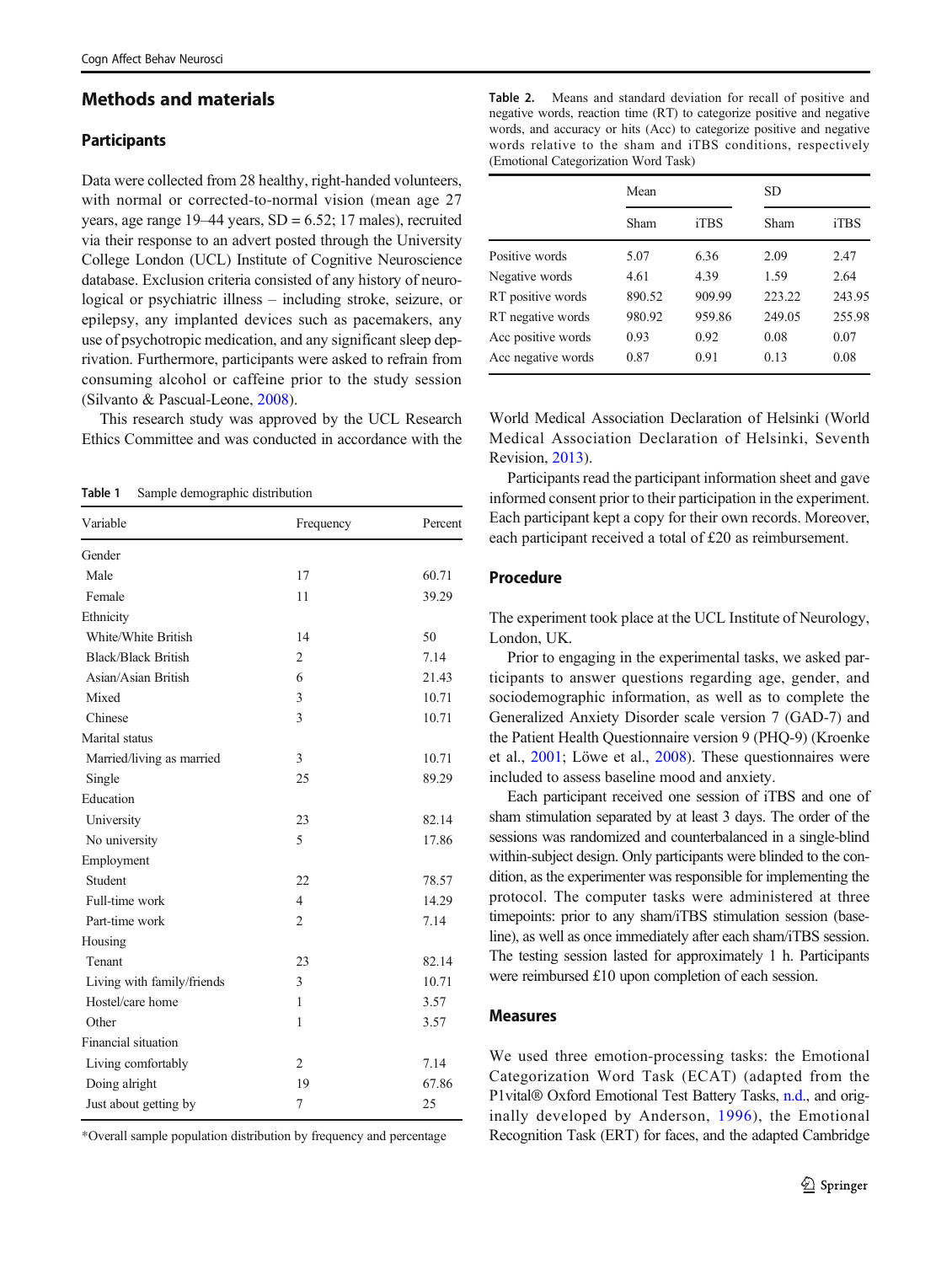|                | Unadjusted $(N = 28)$ |                  |       | Adjusted* $(N = 28)$ |                   |       |
|----------------|-----------------------|------------------|-------|----------------------|-------------------|-------|
|                | Mean difference       | 95% CI           |       | Mean difference      | 95% CI            |       |
| Positive words | l.29                  | $0.41$ to $2.16$ | 0.004 | 1.29                 | $0.53$ to 2.04    | 0.001 |
| Negative words | $-0.21$               | $-1.06$ to 0.63  | 0.618 | $-0.21$              | $-0.97$ to $0.54$ | 0.579 |

<span id="page-3-0"></span>Table 3. Multilevel mixed-effects models unadjusted and adjusted, with positive and negative words recalled as dependent variables and stimulation (iTBS/sham) as independent variables, sham condition as reference value (Emotional Categorization Word Task)

\*Adjusted for age, gender, education, PHQ-9, GAD-7, session order, and baseline performance

Gambling Task (CGT) (both from the EMOTICOM test battery developed by Bland et al., [2016\)](#page-13-0). These tests assess three important aspects of affective cognition, specifically emotional word recall/categorization, facial emotion recognition, and decision-making, respectively. The total amount of time spent on the three tasks per session was approximately 20 min, and the order of presentation for the tasks was randomized, as well as the stimuli presented within the tasks.

#### ECAT word task

In this task, memory and accuracy for socially rewarding versus socially critical information were assessed. Each session comprised a set of 40 words indicative of personality traits (half of them likeable, half dislikeable); each set was different, and presented in random order for 500 ms. Participants indicated whether they would like or dislike to be described by others with each presented word by pressing a keyboard button. The ECAT was run on E-Run, an application within E-Prime software (Schneider et al., [2002\)](#page-15-0). Once one session was completed, the experimenter gave the participant a free-recall test by asking them to write down as many words from the task as they could remember within 2 min, after which the experimenter calculated the number of positive/negative words recalled. The accuracy (positive/negative words correctly categorized as positive/negative) and reaction time for categorizing positive/negative words were also assessed. It has been suggested that self-relevant stimuli are processed automatically, and do not demand a high cognitive load, thus minimizing any potential practice effects (Bargh, [1982\)](#page-13-0).

#### Emotion Recognition Task

The ERT for faces (Bland et al., [2016\)](#page-13-0) measures the ability to identify emotions in facial expressions. The participant is required to indicate whether a face appearing on the screen is happy, sad, angry or fearful. The task was run on PsychoPy version 1.90.2 software (Peirce, [2007](#page-14-0)). The stimuli are morphed, averaged faces of real-life individuals expressing one of the four emotions, at 10 different intensities (where 1 is lowest, and 10 highest). The faces are presented for 250 ms, followed by four options (happy, sad, anger, fear) to choose from. Following each stimulus, a visual noise mask appears briefly to prevent afterimages. The 40 emotion-expressing stimuli are each repeated twice, totalling 80 faces presented to the participant. We calculated the number of happy, sad, anger and fear false alarms (i.e. other emotions incorrectly classified as happy, sad, angry and fearful) participants had for emotions in ambiguous faces (stimulus intensities  $1-5$ ), as well as the number of happy, sad, fear and anger hits (i.e. stimuli accurately identified as happy, sad, angry or fearful).

#### Cambridge Gambling Task

The adapted CGT (Bland et al., [2016\)](#page-13-0) measures decisionmaking and risk-taking behaviour. Participants are presented with a pie chart – coloured orange and purple – depicting the probabilities of win and loss (50-50, 60-40, 70-30, 80-20 and 90-10 divisions), as well as sets of chips (5p, 10p and 20p stacks), from which participants must select two each time they place a bet on a pie division. In the win condition, participants bet two chips on a pie division, and either keep or

Table 4. Multilevel mixed-effects models unadjusted and adjusted, with reaction time (RT) to categorize positive and negative words as dependent variables and stimulation (iTBS/sham) as independent variables, sham condition as reference value (Emotional Categorization Word Task)

|                   | Unadjusted $(N = 28)$ |                      |       | Adjusted* $(N = 28)$ |                   |       |
|-------------------|-----------------------|----------------------|-------|----------------------|-------------------|-------|
|                   | Mean difference       | 95% CI               |       | Mean difference      | 95% CI            |       |
| RT positive words | 19.48                 | $-69.88$ to $108.83$ | 0.669 | 26.46                | -49.70 to 102.62  | 0.496 |
| RT negative words | $-21.06$              | $-79.31$ to 37.19    | 0.479 | $-21.77$             | $-72.68$ to 29.15 | 0.402 |

\*Adjusted for age, gender, education, PHQ-9, GAD-7, session order, and baseline performance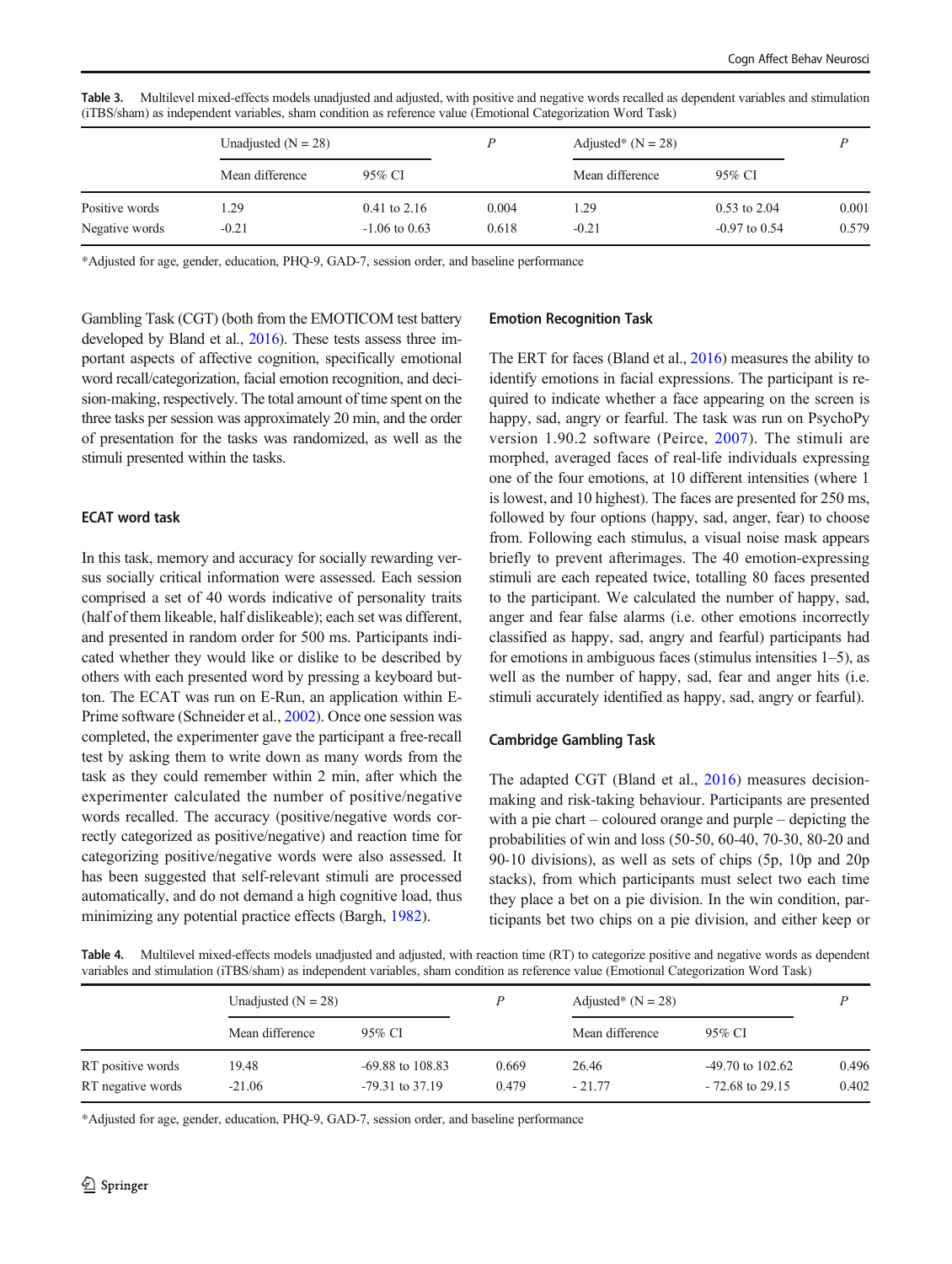|                    | Unadjusted $(N = 28)$ |                    |       | Adjusted* $(N = 28)$ |                    |       |
|--------------------|-----------------------|--------------------|-------|----------------------|--------------------|-------|
|                    | Mean difference       | 95% CI             |       | Mean difference      | 95% CI             |       |
| Acc positive words | $-0.005$              | $-0.04$ to $0.02$  | 0.721 | $-0.01$              | $-0.04$ to $0.02$  | 0.501 |
| Acc negative words | 0.04                  | $-0.004$ to $0.08$ | 0.077 | 0.04                 | $-0.002$ to $0.07$ | 0.066 |

<span id="page-4-0"></span>Table 5. Multilevel mixed-effects models unadjusted and adjusted, with accuracy or hits (Acc) to categorize for positive and negative words as dependent variables and stimulation (iTBS/sham) as independent variables, sham condition as reference value (Emotional Categorization Word Task)

\*Adjusted for age, gender, education, PHQ-9, GAD-7, session order, and baseline performance

double their bets, while in the loss condition they either keep or lose their bets. Thus, the conditions make a distinction between reward and punishment. There are a total of 15 trials per condition. The outcome measure is sensitivity to probability, assessed by the risk adjustment score (RA), which is calculated separately for the win and loss conditions using the following formula:

RA = 
$$
((2 * \text{bet at } 90\%) + (1 * \text{bet at } 80\%) + (0 * \text{bet at } 70\%)
$$
  
-(1 \* \text{bet at } 60\%) - (2 \* \text{bet at } 50\%))/Average bet

(Bland et al., [2016\)](#page-13-0).

## Transcranial Magnetic Stimulation

For TMS, a biphasic Magstim Rapid<sup>2</sup> stimulator with an eight-figure D70-mm alpha coil was used (Magstim Ltd, Whitland, Wales, UK). A 64-channel electroencephalogram (EEG) cap was set up according to the 10/20 system to determine the appropriate left DLPFC location, estimated to be at the F3 electrode (Fitzgerald et al., [2009\)](#page-14-0). We followed these pre-established parameters in our study to ensure the quality of our findings.

Prior to administering iTBS/sham stimulation, the active motor threshold (AMT) was obtained for each participant by stimulating the left motor cortex while recording the response from the first dorsal interosseous (FDI) muscle of the right hand with Ag/AgCl surface electrodes arranged in a bellytendon fashion. Raw signal, sampled at 5 kHz with a CED 1401 analog-to-digital laboratory interface (Cambridge Electronic Design Ltd.), was amplified and filtered

Table 6. Adjusted\* multilevel mixed-effects model with positive and negative words recalled as dependent variables and session order as independent variable, first session as reference value (Emotional Categorization Word Task)

|                | Mean difference | 95% CI             | P     |
|----------------|-----------------|--------------------|-------|
| Positive words | $-0.97$         | $-1.84$ to $-0.09$ | 0.029 |
| Negative words | 1.25            | $0.45$ to 2.06     | 0.002 |

\*Adjusted for stimulation, age, gender, education, RT, Acc, PHQ-9, and GAD-7

(bandwidth 5 Hz–2 kHz) with a Digitimer D360 (Digitimer Ltd.). Data were stored on a laboratory computer for online visual display. AMT was defined as the lowest magnetic stimulator intensity able to evoke a motor-evoked potential of at least 200 μV in five out of ten trials (i.e. Bologna et al., [2016;](#page-13-0) Nardella et al., [2014](#page-14-0); Rocchi et al., [2017](#page-14-0)).

After determining the appropriate intensity for stimulation, either sham or iTBS was administered in randomized, counterbalanced order to each participant. iTBS consisted of three-pulse bursts at 50 Hz, delivered in short trains lasting 2 s repeated every 10 s for 20 trains, for a total of 600 pulses. The stimulation intensity was set as 80% AMT, a value sufficiently strong to elicit an excitatory response (Bakker et al., [2015](#page-13-0); Conte et al., [2014](#page-13-0); Chung et al., [2017a;](#page-13-0) Chung et al., [2017b](#page-13-0); Huang et al., [2005](#page-14-0); Padberg & George, [2009](#page-14-0)). For the real iTBS, the coil was centred on F3 electrode at a 45° angle from the midline (Chung et al., [2017a](#page-13-0); Fitzgerald et al., [2009](#page-14-0)), to elicit the strongest response (Thomson et al., [2013](#page-15-0)). For sham stimulation, the coil was oriented at 90° to the scalp so that the electromagnetic field was tangential to the head (Chung et al., [2017a](#page-13-0)).

#### Statistical analysis

We performed multilevel mixed-effects linear regressions with individuals as a random intercept term to account for the two time-points for each outcome with Stata version 15 software (StataCorp, [2017\)](#page-15-0). The independent variables were the administered stimulation  $(0 - \text{sham}; 1 - \text{iTBS})$  and session order (1, 2, 3), with the dependent variables represented by the number of positive/negative words recalled, the reaction time and the accuracy to categorize positive/negative words in

Table 7. Adjusted\* multilevel mixed-effects model with reaction time (RT) for categorizing positive and negative words as dependent variables and session order as independent variable, first session as reference value (Emotional Categorization Word Task)

|                   | Mean difference | 95% CI          | P     |
|-------------------|-----------------|-----------------|-------|
| RT positive words | 110.03          | 29.14 to 190.92 | 0.008 |
| RT negative words | 100.06          | 47.24 to 152.88 | 0.000 |

\*Adjusted for stimulation, age, gender, education, positive and negative words recalled, Acc, PHQ-9, and GAD-7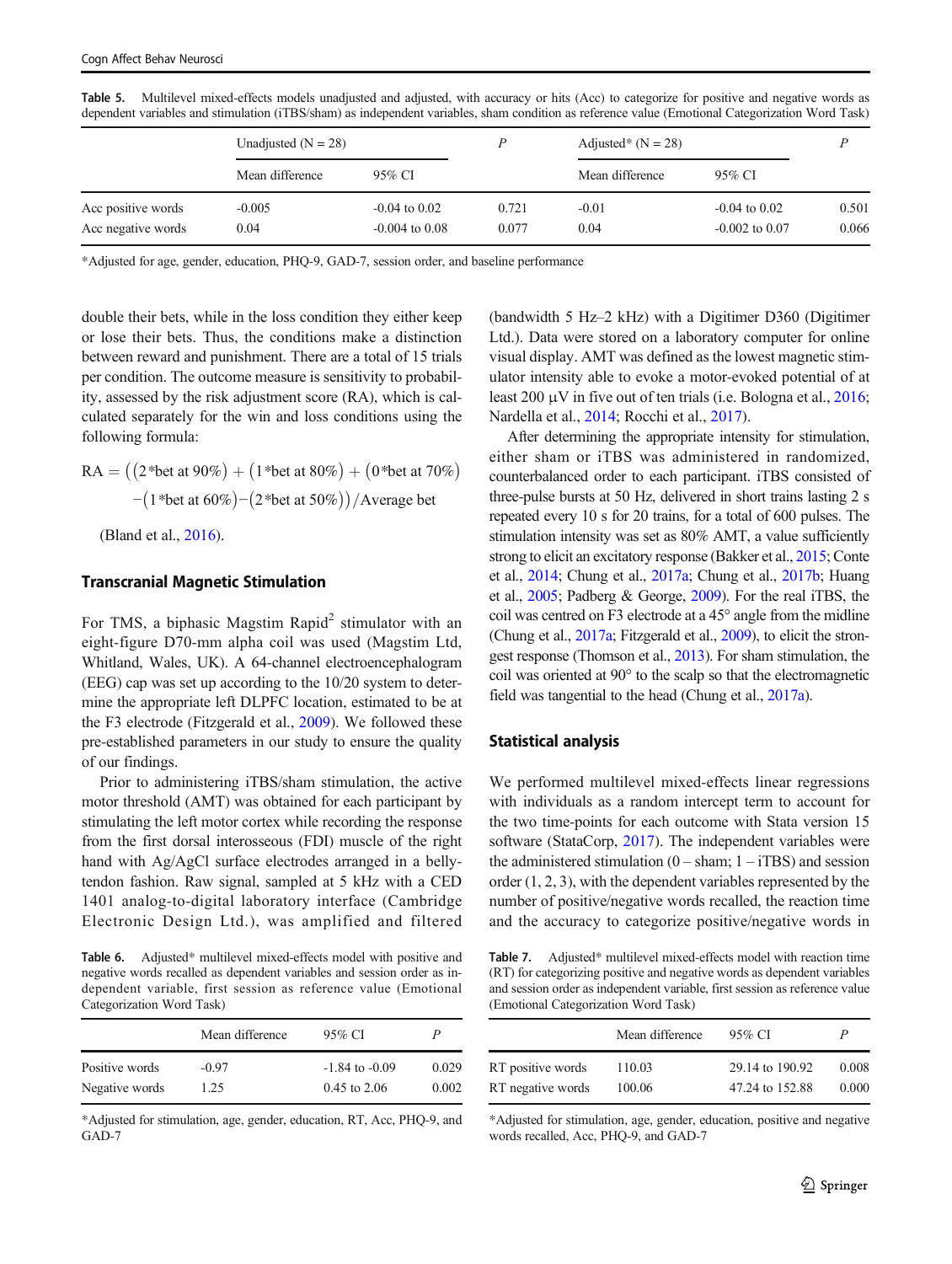<span id="page-5-0"></span>Table 8. Adjusted\* multilevel mixed-effects model with accuracy (Acc) in categorizing positive and negative words as dependent variables and session order as independent variable, first session as reference value (Emotional Categorization Word Task)

|                    | Mean difference | 95% CI             | P     |
|--------------------|-----------------|--------------------|-------|
| Acc positive words | $-0.02$         | $-0.05$ to $0.02$  | 0.288 |
| Acc negative words | $-0.04$         | $-0.08$ to $0.002$ | 0.064 |

\*Adjusted for stimulation, age, gender, education, positive and negative words recalled, RT, PHQ-9, and GAD-7

ECAT, the number of happy, sad, anger and fear false alarms for ambiguous faces and happy, sad, anger and fear hits participants made on the ERT, and the RA score for win/loss conditions in CGT, with each analysed in separate analyses.

The model was run before and after adjustment for confounder variables such as age, gender, education, mood and anxiety levels (PHQ-9 and the GAD-7 scores), which have been associated with both recall (Lewis et al., [2017](#page-14-0)) and emotion recognition (Harmer et al., [2003](#page-14-0); Montagne et al., [2007\)](#page-14-0). We also adjusted the model for the baseline measures (acquired prior to the first stimulation session) for each task.

We used alpha=0.05 (two-tailed) as our Type I error threshold. With 28 participants we had 80% power to detect an effect size (standardised mean difference) of d=0.55 between the stimulation conditions.

Moreover, we investigated if there are potential effects of order by running our models with session order as intercept term for each variable, while adjusting for potential confounding from stimulation type, age, gender, education and so on. We also looked at the unadjusted means and their corresponding standard deviations to get an overall idea of what performance looked like in each session.

## Results

Table [1](#page-2-0) illustrates the participants' demographic data. There were no missing values.

Scores on the PHQ-9 (mean 2.14;  $SD = 2.34$ ; 95% CI: 1.24–3.05) and GAD-7 (mean 2; SD = 1.87; 95% CI: 1.28– 2.72) indicated that participants had no significant mood or anxiety disruptions (scores of 5, 10 and 15 represent cut-off points for mild, moderate and severe depression and anxiety, respectively).

#### ECAT Word Task

The mean and standard deviation for positive and negative words recalled, as well as the reaction time (RT) and accuracy (Acc) in categorizing positive and negative words, relative to the stimulation condition, are shown in Table [2.](#page-2-0) As seen in Table [3](#page-3-0), iTBS increased the recall of positive words both before (mean difference = 1.29, 95% CI: 0.41–2.16, P-value  $= 0.004$ ) and after adjustment (mean difference  $= 1.29, 95\%$ CI:  $0.53-2.04$ ,  $P$ -value =  $0.001$ ). There was no evidence for an effect of iTBS on the recall of negative words (mean difference =  $-0.21$ , 95% CI:  $-1.06 - 0.63$ , *P*-value = 0.618 unadjusted; mean difference = -0.21, 95% CI: -0.97–0.54, P-value = 0.579 adjusted). Table [4](#page-3-0) shows that iTBS did not have a significant effect on RT for positive (mean difference = 19.48, 95% CI: -69.88–108.83, P-value = 0.669 unadjusted; mean difference =  $26.46$ ,  $95\%$  CI: -49.70–102.62, *P*-value = 0.496 adjusted) or negative words (mean difference = -21.06, 95% CI: -79.31-37.19,  $P$ -value = 0.479 unadjusted; mean difference =  $-21.77$ , 95% CI:  $-72.68-29.15$ , *P*-value = 0.402 adjusted) as compared to sham stimulation, while Table [5](#page-4-0) again shows no evidence for an effect of iTBS on accuracy (Acc) in categorizing positive (mean difference = -0.005, 95% CI: -



Fig. 1 Unadjusted means for positive and negative words recalled per session, with error bars representing mean standard deviation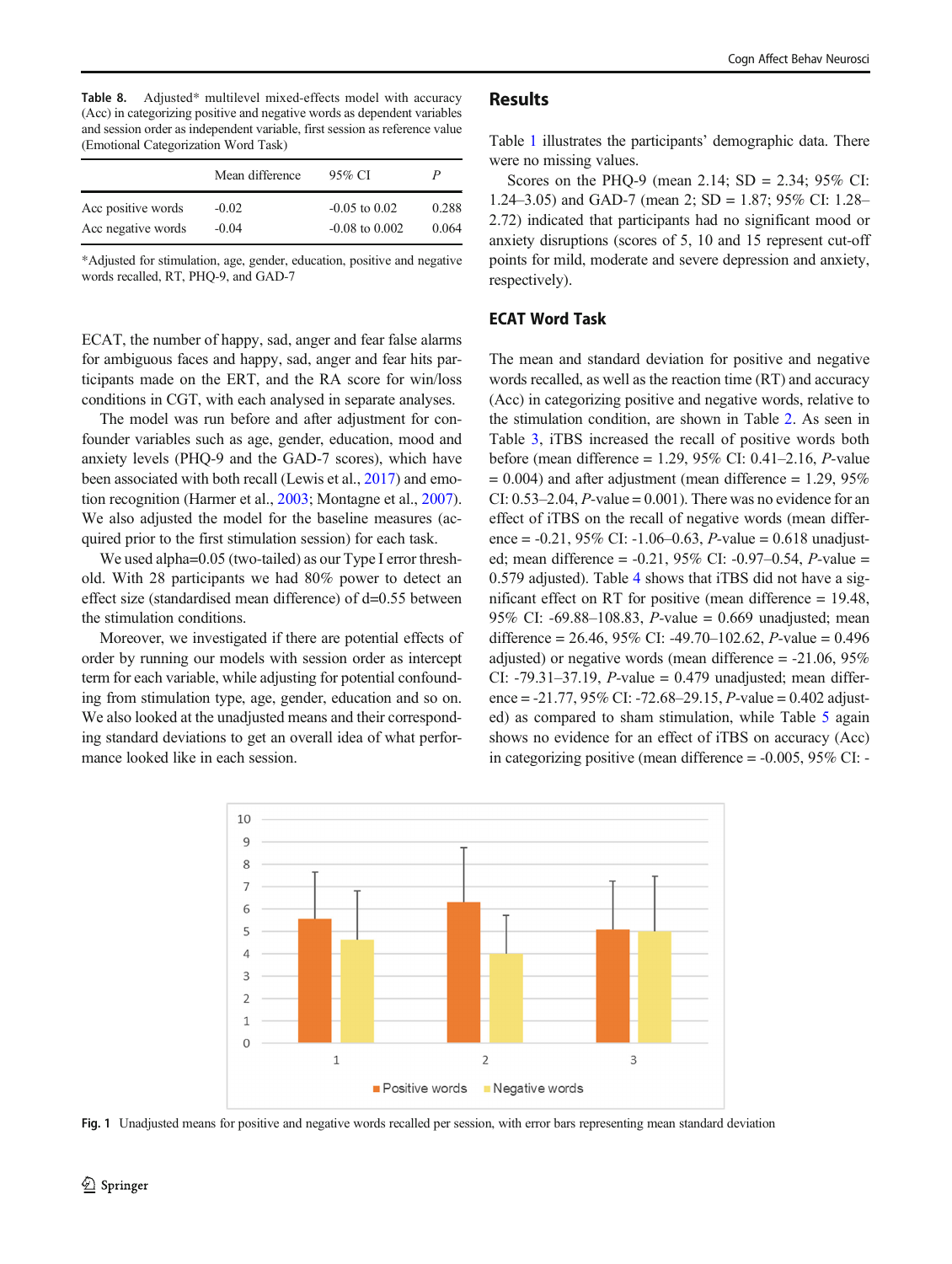<span id="page-6-0"></span>

Fig. 2 Unadjusted means for reaction time (RT) for categorizing positive and negative words per session, with error bars representing mean standard deviation

0.04–0.02, *P*-value = 0.721 unadjusted; mean difference = -0.01, 95% CI: -0.04–0.02, *P*-value = 0.501 adjusted) or negative words (mean difference =  $0.04$ ,  $95\%$  CI:  $-0.004 - 0.08$ ,  $P$ -value = 0.077 unadjusted; mean difference = 0.04, 95% CI:  $-0.002-0.07$ , P-value = 0.066 adjusted) when compared to sham stimulation.

Tables [6](#page-4-0), [7](#page-4-0) and [8](#page-5-0) show the effect of order of the sessions on each of the variables investigated, adjusted for potentially confounding variables (positive and negative words recalled in Table [6](#page-4-0), RT positive words and RT negative words in Table [7](#page-4-0), Acc positive words and Acc negative words in Table [8](#page-5-0)). There were effects of order present for recall of positive (mean difference = -0.97, 95% CI: -1.84–0.09, Pvalue =  $0.029$ ) and negative words (mean difference =  $1.25$ , 95% CI: 0.45–2.06, *P*-value = 0.002), as well as concerning RT for categorizing both positive (mean difference = 110.03, 95% CI: 29.14–190.92, *P*-value = 0.008) and negative words (mean difference = 100.06, 95% CI: 47.24–152.88, P-value = 0.000). No effects of order were observed for accuracy (Acc) in categorizing positive (mean difference = -0.02, 95% CI: -  $0.05-0.02$ , *P*-value = 0.288) or negative words recalled (mean difference =  $-0.04$ , 95% CI:  $-0.08 - 0.002$ , *P*-value = 0.064). Figures [1,](#page-5-0) 2, and 3 show the unadjusted means with corresponding standard deviations (SD) in each session for positive and negative words recalled (Fig. [1](#page-5-0)), reaction time (RT) for categorizing positive and negative words (Fig. 2), and accuracy (Acc) in categorizing positive and negative words (Fig. 3).

#### Emotion Recognition Task

The mean and standard deviation for happy, sad, anger, and fear false alarms for ambiguous faces relative to the stimulation condition can be found in Table [9](#page-7-0).



Fig. 3 Unadjusted means for accuracy (Acc) for categorizing positive and negative words per session, with error bars representing mean standard deviation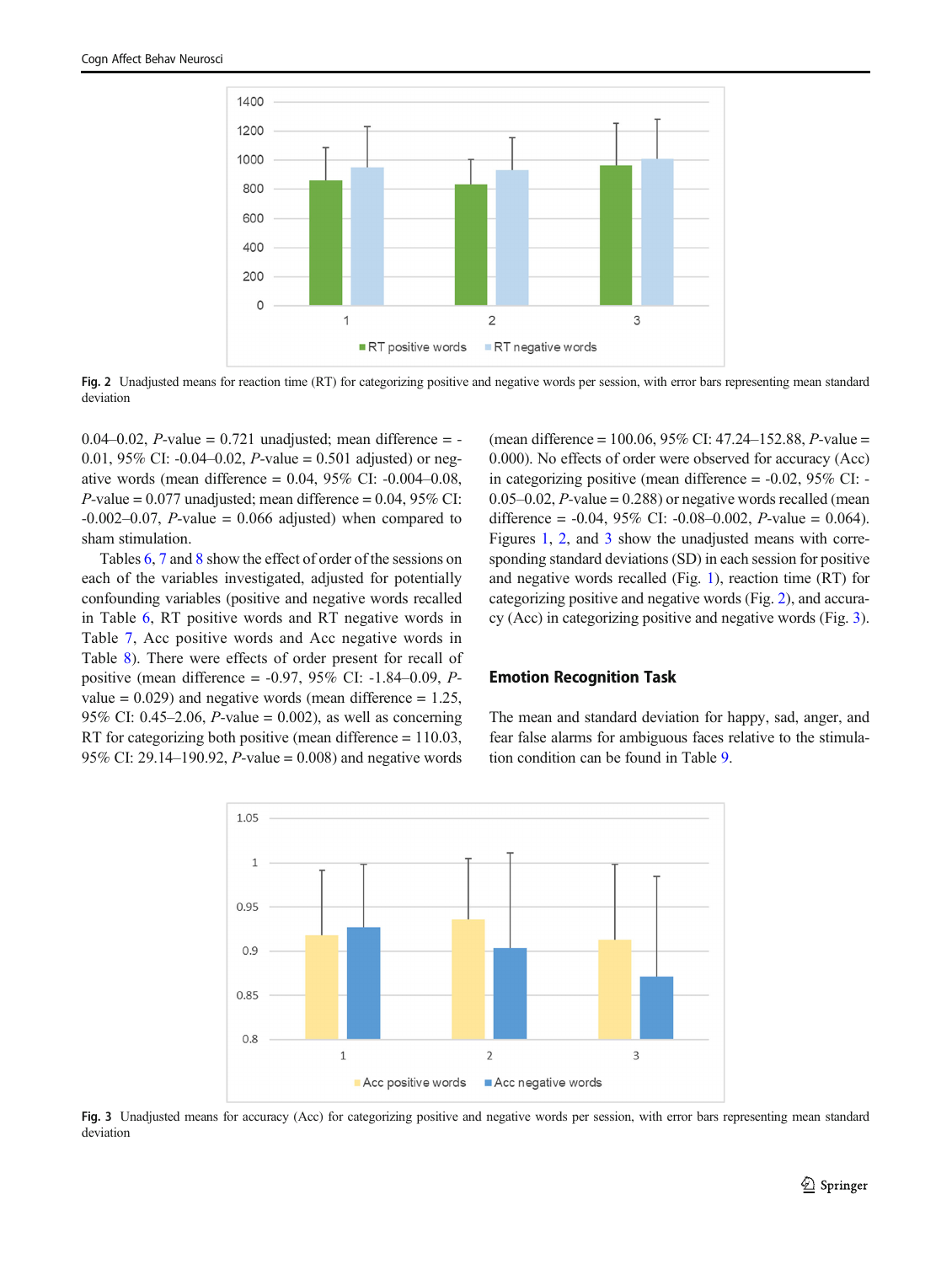<span id="page-7-0"></span>Table 9. Means and standard deviation for happy, sad, anger and fear false alarms relative to the sham and iTBS conditions, respectively (Emotion Recognition Task)

|                    | Mean |      | SD.  |             |  |
|--------------------|------|------|------|-------------|--|
|                    | Sham | iTBS | Sham | <b>iTBS</b> |  |
| Happy false alarms | 6.14 | 4.50 | 5.54 | 5.34        |  |
| Sad false alarms   | 3.89 | 5.64 | 3.56 | 4.08        |  |
| Anger false alarms | 1.00 | 1.29 | 1.52 | 1.89        |  |
| Fear false alarms  | 3.14 | 2.25 | 3.20 | 3.88        |  |

Table 11. Means and standard deviation for happy, sad, anger, and fear hits relative to the sham and iTBS conditions, respectively (Emotion Recognition Task)

|            | Mean |             | SD   |             |
|------------|------|-------------|------|-------------|
|            | Sham | <b>iTBS</b> | Sham | <b>iTBS</b> |
| Happy hits | 0.94 | 0.89        | 0.09 | 0.12        |
| Sad hits   | 0.78 | 0.80        | 0.16 | 0.14        |
| Anger hits | 0.67 | 0.65        | 0.16 | 0.17        |
| Fear hits  | 0.83 | 0.82        | 0.14 | 0.14        |

There were fewer happy false alarms in the iTBS than in the sham condition (mean difference  $= -1.64$ , 95% CI:  $-3.27$  –  $-0.02$ , *P*-value = 0.047 before adjustment; mean difference =  $-$ 1.64,  $95\%$  CI:  $-3.26 - -0.03$ , *P*-value = 0.046 after adjustment) and more sad false alarms in the iTBS condition than sham (mean difference = 1.75, 95% CI: 0.10–3.40, P-value = 0.037 before adjustment; mean difference = 1.75, 95% CI: 0.24– 3.26,  $P$ -value = 0.023 after adjustment), while no difference between sham and iTBS conditions could be observed regarding fearful and angry false alarms (mean difference = 0.29, 95% CI: -0.72–1.29, P-value = 0.577 before adjustment for anger false alarms, and mean difference = 0.04, 95% CI: - 0.82–0.89,  $P$ -value = 0.935 before adjustment for fear false alarms; mean difference = 0.32, 95% CI: -0.48–1.12, P-value  $= 0.435$  after adjustment for anger false alarms, and mean difference =  $0.05$ , 95% CI: -0.79–0.89, *P*-value = 0.904 after adjustment for fear false alarms) (Table 10).

The means and standard deviations for happy, sad, anger, and fear hits for the sham and iTBS conditions can be found in Table 11. Regarding hits analyses, there were fewer happy hits in the iTBS than in the sham condition (mean difference = - 0.05, 95% CI:  $-0.08 - 0.02$ , *P*-value = 0.001 before adjustment; mean difference = -0.04, 95% CI: -0.07 – -0.01, P-value  $= 0.008$  after adjustment). There was no evidence for an effect of stimulation on sad hits (mean difference  $= 0.02$ , 95% CI: -0.02–0.06, *P*-value = 0.270 before adjustment; mean difference =  $-0.003$ , 95% CI:  $-0.04 - 0.03$ , P-value = 0.884 after

adjustment), anger hits (mean difference = -0.02, 95% CI: - 0.07–0.03, *P*-value =  $0.478$  before adjustment; mean difference =  $-0.02$ , 95% CI:  $-0.07 - 0.03$ , *P*-value = 0.373 after adjustment), or fear hits (mean difference  $= -0.01, 95\%$  CI: 0.05–0.03, *P*-value = 0.579 before adjustment; mean difference =  $-0.01$ , 95% CI:  $-0.05-0.02$ , *P*-value = 0.532 after adjustment) (Table [12\)](#page-8-0).

In Table  $13$ , the sensitivity index  $(d')$  is shown for each emotion (happy, sad, anger and fear, respectively) in each condition (sham and iTBS). Tables [14](#page-8-0) and [15](#page-9-0) show the effect of order of the sessions on each of the variables investigated (happy, sad, anger and fear false alarms, and happy, sad, anger and fear hits, respectively) irrespective of stimulation. Effects of order can only be observed for anger false alarms (mean difference =  $-1.00$ , 95% CI:  $-1.89 - 0.11$ , *P*-value = 0.028) and fear hits (mean difference =  $0.04$ ,  $95\%$  CI:  $0.002 - 0.07$ ,  $P$ -value = 0.037). Figures [4](#page-9-0) and [5](#page-10-0) depict the unadjusted means per session for happy, sad, anger, and fear false alarms (Fig. [4\)](#page-9-0), and happy, sad, anger, and fear hits (Fig. [5](#page-10-0)) with their respective standard deviations expressed as error bars.

#### Cambridge Gambling Task

Table [16](#page-10-0) shows the mean and standard deviation for the win and loss conditions, relative to the sham and iTBS conditions. There was no evidence for an effect of stimulation on RA score (Table  $17$ ) in either the win (mean difference = 0.16,

Table 10. Multilevel mixed-effects models unadjusted and adjusted, with happy, sad, anger and fear false alarms as dependent variables and stimulation (iTBS/sham) as independent variables, sham condition as reference value (Emotion Recognition Task)

|                    | Unadjusted $(N = 28)$ |                         | P     | Adjusted for confounders* $(N = 28)$ |                    | P     |
|--------------------|-----------------------|-------------------------|-------|--------------------------------------|--------------------|-------|
|                    | Mean difference       | 95% CI                  |       | Mean difference                      | 95% CI             |       |
| Happy false alarms | $-1.64$               | $-3.27$ to $-0.02$      | 0.047 | $-1.64$                              | $-3.26$ to $-0.03$ | 0.046 |
| Sad false alarms   | 1.75                  | $0.10 \text{ to } 3.40$ | 0.037 | 1.75                                 | $0.24$ to 3.26     | 0.023 |
| Anger false alarms | 0.29                  | $-0.72$ to 1.29         | 0.577 | 0.32                                 | $-0.48$ to $1.12$  | 0.435 |
| Fear false alarms  | 0.04                  | $-0.82$ to $0.89$       | 0.935 | 0.05                                 | $-0.79$ to $0.89$  | 0.904 |

\*Adjusted for age, gender, education, PHQ-9, GAD-7, session order, and baseline performance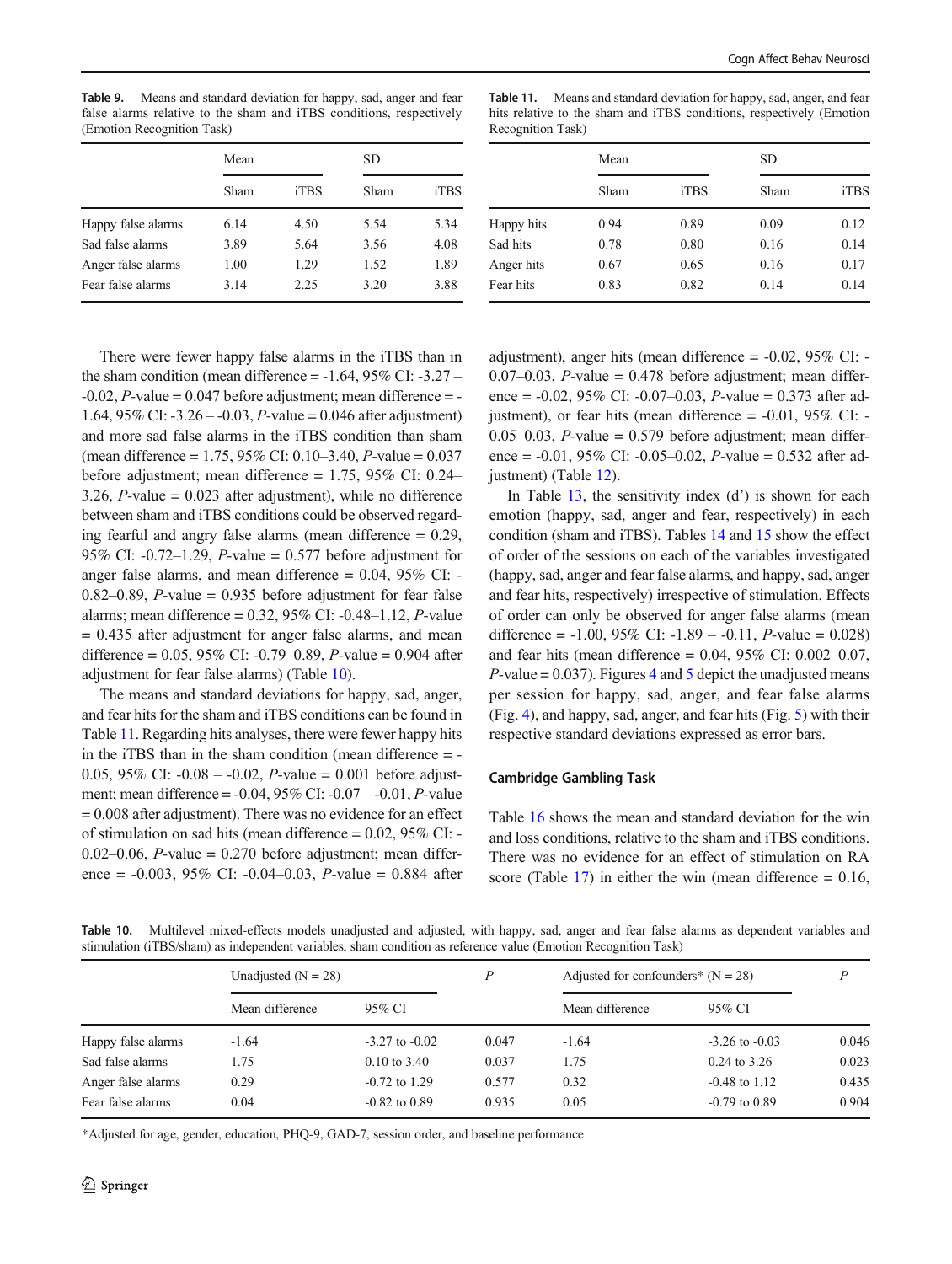|            | Unadjusted $(N = 28)$ |                    | D     |                 | Adjusted for confounders* $(N = 28)$ |       |
|------------|-----------------------|--------------------|-------|-----------------|--------------------------------------|-------|
|            | Mean difference       | 95% CI             |       | Mean difference | 95% CI                               |       |
| Happy hits | $-0.05$               | $-0.08$ to $-0.02$ | 0.001 | $-0.04$         | $-0.07$ to $-0.01$                   | 0.008 |
| Sad hits   | 0.02                  | $-0.02$ to $0.06$  | 0.270 | $-0.003$        | $-0.04$ to $0.03$                    | 0.884 |
| Anger hits | $-0.02$               | $-0.07$ to $0.03$  | 0.478 | $-0.02$         | $-0.07$ to $0.03$                    | 0.373 |
| Fear hits  | $-0.01$               | $-0.05$ to $0.03$  | 0.579 | $-0.01$         | $-0.05$ to $0.02$                    | 0.532 |

<span id="page-8-0"></span>Table 12. Multilevel mixed-effects models unadjusted and adjusted, with happy, sad, anger and fear hits as dependent variables and stimulations (iTBS/sham) as independent variables, sham condition as reference value (Emotion Recognition Task)

\*Adjusted for age, gender, education, PHQ-9, GAD-7, session order, baseline performance, and happy and sad false alarms, respectively

95% CI: -0.35–0.68, P-value = 0.537 before adjustment; mean difference =  $0.16$ , 95% CI:  $-0.35-0.68$ , *P*-value =  $0.537$  after adjustment) or the loss condition (mean difference = -0.21, 95% CI: -0.66–0.25, P-value = 0.372 before adjustment; mean difference =  $-0.21$ , 95% CI:  $-0.65-0.24$ , *P*-value = 0.359 after adjustment).

Table [18](#page-11-0) depicts the effect of order of the sessions on each of the variables investigated (win and loss) irrespective of stimulation. No effects of order of session can be observed for this task. Figure [6](#page-12-0) shows the unadjusted means with standard deviation as error bars in each session for win and loss conditions.

# **Discussion**

iTBS over the left DLPFC influenced emotional word recall, with more positive words recalled after iTBS than after sham stimulation, in line with our prediction. However, it did not affect negative words recalled, reaction time (RT) or accuracy (Acc) in categorizing positive and negative words (ECAT). Counter to our hypothesis, there was evidence to support that iTBS led to an increased rate of miscategorization of ambiguous emotional faces as sad, relative to sham stimulation. Also contrary to our predictions, fewer happy false alarms were made for ambiguous faces, as well as fewer happy hits, following iTBS stimulation than sham. We found no evidence to suggest that iTBS over the left DLPFC has any effect on anger or fear false alarms, sad, anger or fear hits (ERT) or risk adjustment scores for the win and loss conditions (CGT).

Table 13. Sensitivity index (d') calculated based on the proportion of hits and of false alarms for happy, sad, anger and fear in the sham and iTBS conditions, respectively (Emotion Recognition Task)

|       | Sham | <b>iTBS</b> |
|-------|------|-------------|
| Happy | 2.84 | 2.63        |
| Sad   | 2.25 | 2.07        |
| Anger | 2.49 | 2.27        |
| Fear  | 2.51 | 2.47        |

Since iTBS appeared to change response bias in the ERT, we further analysed this using signal detection, and found that the probability of a hit as compared to a false alarm was above chance in both sham and iTBS conditions. However, as can be seen in Table 13, iTBS seems to slightly lower the d' for each of the four emotions, meaning that iTBS over the left DLPFC appears to affects participants' ability to accurately discriminate between emotional facial expressions, to some extent.

Overall, there was a partial confirmation of our hypothesis that iTBS over the left DLPFC would affect the emotion processing circuits that are also affected by monoaminergic antidepressants.

To our knowledge, this is the first study to investigate the effects of iTBS over the left DLPFC on three emotion processing domains – emotional word recall and categorization, emotion recognition in faces, and decision-making. Our results on the ECAT Word Task confirmed those of previous studies examining recall of socially and self-relevant words and its relation to depression (Harmer et al., [2009;](#page-14-0) Lewis et al., [2017](#page-14-0)). We used tasks validated within a depressive and a healthy population. We also followed appropriate methodology for determining accurate location and intensity of iTBS stimulation. Regarding the analysis, a multilevel mixedeffects model ensures precision of estimates of effect. The within-subject design allowed us to view effects at both the individual and group level, while adjusting for potential confounders. Considering the experimental nature of this study,

Table 14. Adjusted\* multilevel mixed-effects model with happy, sad, anger and fear false alarms for ambiguous faces as dependent variables and session (order) as independent variable, first session as reference value (Emotional Categorization Word Task)

|                    | Mean difference | 95% CI             | Р     |
|--------------------|-----------------|--------------------|-------|
| Happy false alarms | $-0.50$         | $-2.19$ to $1.19$  | 0.564 |
| Sad false alarms   | 0.16            | $-1.29$ to 1.61    | 0.833 |
| Anger false alarms | $-1.00$         | $-1.89$ to $-0.11$ | 0.028 |
| Fear false alarms  | $-0.28$         | $-1.13$ to 0.57    | 0.522 |
|                    |                 |                    |       |

\*Adjusted for stimulation, age, gender, education, hits, PHQ-9, and GAD-7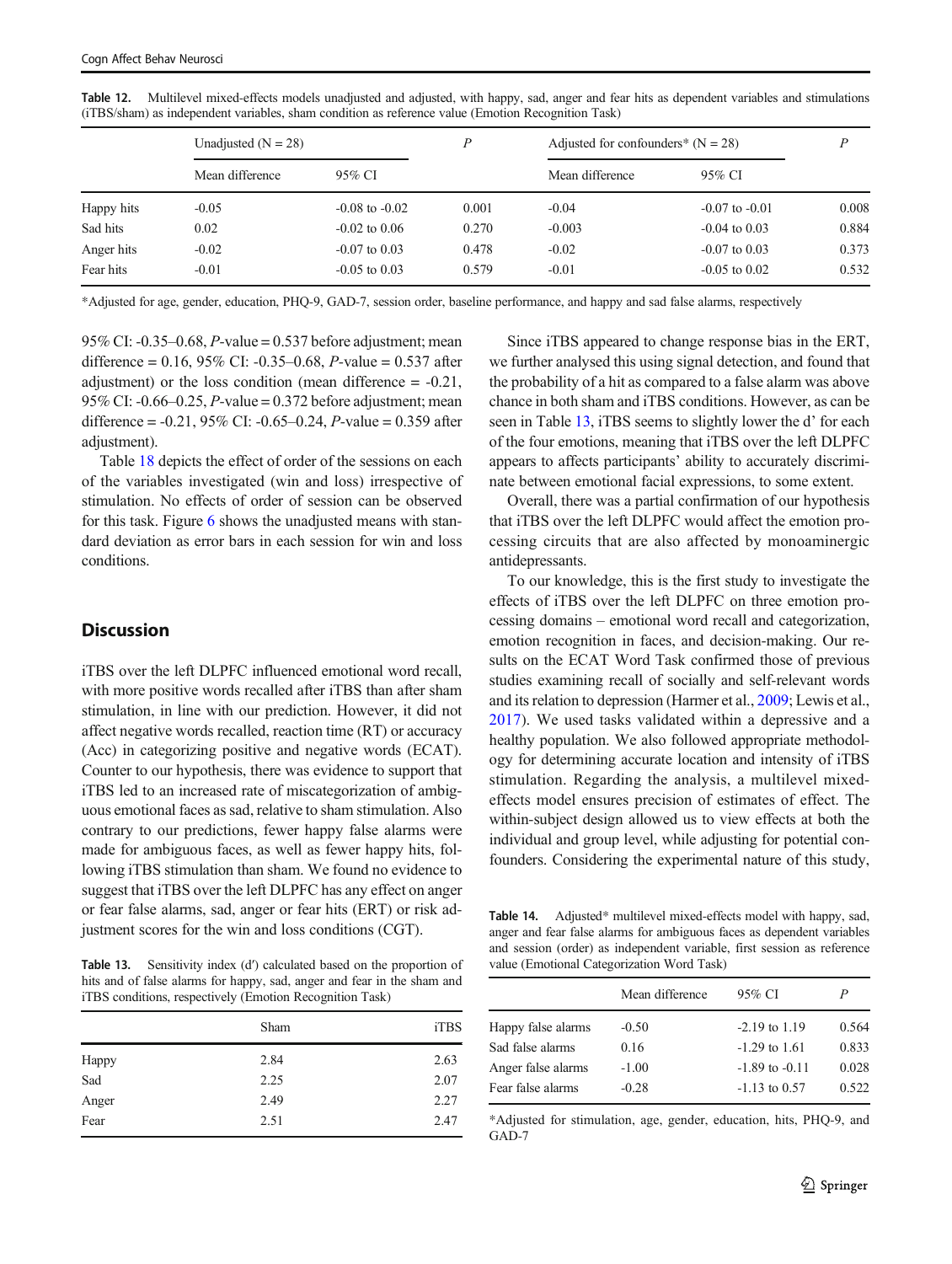<span id="page-9-0"></span>Table 15. Adjusted\* multilevel mixed-effects model with happy, sad, anger and fear hits as dependent variables and session (order) as independent variable, first session as reference value (Emotional Categorization Word Task)

|            | Mean difference | 95% CI            | P     |
|------------|-----------------|-------------------|-------|
| Happy hits | 0.01            | $-0.03$ to $0.04$ | 0.687 |
| Sad hits   | 0.02            | $-0.02$ to $0.05$ | 0.299 |
| Anger hits | 0.02            | $-0.03$ to $0.07$ | 0.531 |
| Fear hits  | 0.04            | $0.002$ to $0.07$ | 0.037 |

\*Adjusted for stimulation, age, gender, education, false alarms, PHQ-9, and GAD-7

as well as the randomization, we can be confident that we are measuring the effects of iTBS on cognition.

Some limitations of our study merit comment. First, as some participants were not native English speakers, they may have had difficulty processing the meaning or structure of some low-frequency words in ECAT. However, the withinsubjects design prevents this type of bias affecting the results. Moreover, since we found an effect of iTBS on emotional word recall, the design would appear to be robust against such problems.

A second limitation is that, with the cross-over design, the tasks would be anticipated in the second exposure, though order effects were considered in the model, and adjusted for. Naturally, some practice effects did occur for RT and word recall. It appears that participants performed better in terms of RT in the second session for categorizing both positive and negative words, as compared to the first (baseline) and third. However, they appeared to perform the worst in the third session (trend can be observed in Fig. [2](#page-6-0)). They recalled the most positive words in the second session, as compared to the other two, while they recalled the least in the third session. For negative word recall, it is reversed – the most recalled were in

the third session, while the least were in the second one (trend can be observed in Fig. [1](#page-5-0)). Session order effects can be seen for anger false alarms (trend observed in Fig. 4) and fear hits (Fig. [5\)](#page-10-0), but not the other variables, when controlled for stimulation. This suggests that, as time progressed, participants became better at identifying fearful faces, and less inclined to have anger false alarms. Bentin and Moscovitch proposed that practice effects are affected by "the type of stimulus, its pre-experimental history, the level to which it is processed, and the lag between the initial presentation and the test" [\(1988\)](#page-13-0). Indeed, the most interesting differences are seen between the baseline session and the second session of tasks, which took place on the same day, while the third session, as the iTBS stimulation protocol required, took place after at least 3 days. Reeve and Lam [\(2005\)](#page-14-0) observed measurement invariance across repeated task administration, which is a potential explanation for these effects of order observed only for some variables, and not for others. Potential unexplained factors, unaccounted for by the experimenters, could have also played a part in these order effects.

A third potential limitation is possible observer bias introduced by the single-blind nature of the design; we made efforts to limit this possibility using objective cognitive tests as outcome measures. However, this represents an inherent limitation of rTMS studies: the impossibility of double blinding, as applying the stimulation requires knowledge of the protocols. Fourth, the sample size  $(N = 28)$  was adequate, but relatively small to detect subtle differences, which is evident in the broad confidence intervals. As these intervals are quite wide, our estimates have lower precision, but the withinsubject design affords greater statistical power than would be achieved with between-subjects design with the same sample size.

We recorded PHQ-9 and GAD-7 scores before any type of stimulation or task were administered, thus adjusting for baseline psychopathology. The range of scores in our healthy



Fig. 4 Unadjusted means for happy, sad, anger, and fear false alarms per session, with error bars representing mean standard deviation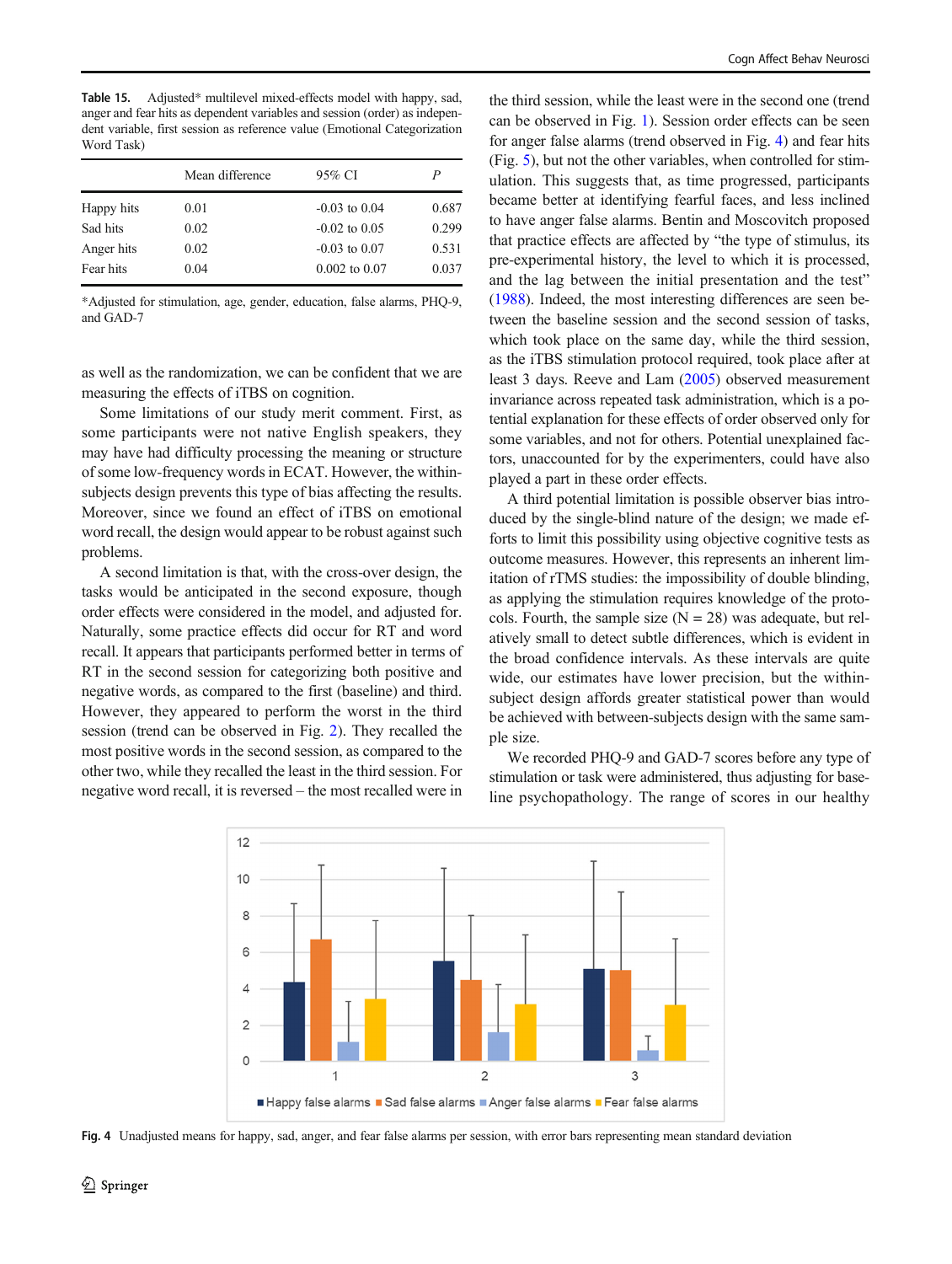<span id="page-10-0"></span>

Fig. 5 Unadjusted means for happy, sad, anger and fear hits per session, with error bars representing mean standard deviation

volunteer sample was narrow and in the normal range, although future work should examine whether such scores change after iTBS stimulation. Hence, a direct relationship between iTBS, emotion processing tasks, and depression cannot be established. Furthermore, direct inferences at the neurophysiological level cannot be made on the action of iTBS in the absence of neuroimaging or related methods. Further research should try to address these issues by using a combination of neuroimaging and behavioural methods in a clinical sample.

## Conclusions and implications

iTBS over the left DLPFC influenced the recall of socially and emotionally rewarding words, as participants recalled more positive words after iTBS than after sham, with no difference between conditions for negative words. This was consistent with our hypothesis and with previous research involving a clinical population (Lewis et al., [2017](#page-14-0)), as well as that involving antidepressant administration (Harmer et al., [2009](#page-14-0)), indicating that iTBS over the left DLPFC might have a similar mechanism of action to that of antidepressants, by increasing positive affective bias in emotional word recall. No difference

Table 16. Means and standard deviation for win and loss conditions relative to the sham and iTBS conditions, respectively (Cambridge Gambling Task)

|      | Mean |             | <b>SD</b> |      |
|------|------|-------------|-----------|------|
|      | Sham | <b>iTBS</b> | Sham      | iTBS |
| Win  | 1.95 | 2.12        | 1.26      | 1.26 |
| Loss | 2.31 | 2.10        | 0.93      | 1.12 |

could be seen between the stimulation conditions for reaction time and accuracy to categorize positive and negative words, meaning that iTBS only has an effect with regard to memory (recall) for positive words, but not for categorization. This finding, specifically with respect to memory for positive words, is supported by Balconi and Cobelli's research [\(2015\)](#page-13-0), where they found that left lateralized rTMS induces a performance improvement in positive emotional words. Additionally, left DLPFC activation via rTMS is believed to enhance memory retrieval of emotional information (Balconi & Ferrari, [2012b;](#page-13-0) Balconi & Cobelli, [2014\)](#page-13-0), which further confirms our findings regarding the ECAT recall of positive words post-iTBS. The relevance of these findings lies in the psychopathological realm, as memory for positive stimuli is blunted by psychiatric disturbances, such as depression and anxiety. A good example that looks particularly at stimulation effects on memory for anxious people is a study by Balconi and Ferrari ([2013](#page-13-0)), who investigated the effects of rTMS over the left DLPFC on memory in high and low anxiety participants, and found that high anxiety participants benefitted the most from stimulation, as repeated stimulation improved their performance with respect to both memory encoding and retrieval. Skrdlantová et al. also found that memory for words is quite localized to the left prefrontal cortex, and that rTMS can tap into that network ([2005](#page-15-0)).

With respect to emotion recognition in faces, the findings did not support our hypothesis. Overall, participants showed reduced happy hits and happy false alarms, and increased sad false alarms for ambiguous faces in the iTBS condition. This finding was inconsistent with previous studies that found antidepressants to increase recognition of positive faces (Harmer et al., [2009\)](#page-14-0), as well as other brain stimulation studies which showed an improved affective processing of positive stimuli (Baeken et al., [2011;](#page-13-0) Nitsche et al., [2012](#page-14-0); Ozcan, Gica, & Gulec, [2020\)](#page-14-0). However, Balconi and Canavesio [\(2016](#page-13-0)) found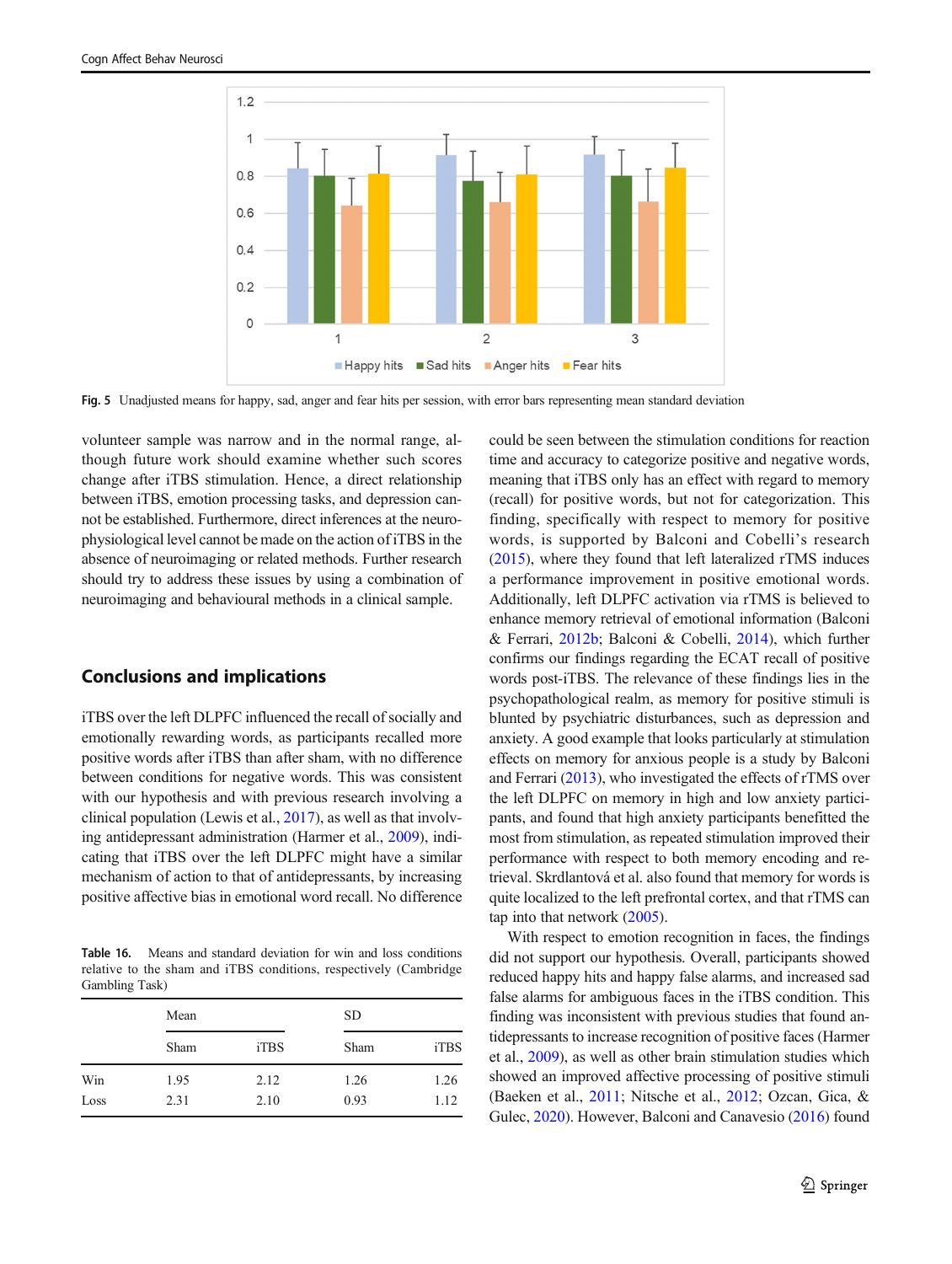|      | Unadjusted $(N = 28)$ |                   |       | Adjusted for confounders* $(N = 28)$ |                   |       |
|------|-----------------------|-------------------|-------|--------------------------------------|-------------------|-------|
|      | Mean difference       | 95% CI            |       | Mean difference                      | 95% CI            |       |
| Win  | 0.16                  | $-0.35$ to $0.68$ | 0.537 | 0.16                                 | $-0.35$ to $0.68$ | 0.537 |
| Loss | $-0.21$               | $-0.66$ to 0.25   | 0.372 | $-0.21$                              | $-0.65$ to 0.24   | 0.359 |

<span id="page-11-0"></span>Table 17. Multilevel mixed-effects models unadjusted and adjusted, with win and loss conditions as dependent variables and stimulation (iTBS/sham) independent variables, sham condition as reference value (Cambridge Gambling Task)

\*Adjusted for age, gender, education, PHQ-9, GAD-7, session order, and baseline performance

a similar reduced performance regarding happy face recognition after TMS stimulation on the left DLPFC. There were no effects found for anger and fear hits, nor for anger and fear false alarms after iTBS as compared to sham stimulation. This finding also contrasts with previous literature, as stimulation of the DLPFC has been shown to have an effect on processing of angry faces. Studies in which the left DLPFC was stimulated have seen diminished engagement with angry faces (De Raedt et al., [2010;](#page-13-0) Mondino, Thiffault, & Fecteau, [2015](#page-14-0); Moulier et al., [2016](#page-14-0)) associated with increased activity in other areas of the brain, such as the right DLPFC, the left orbitofrontal cortex, and the dorsal anterior cingulate cortex. For fearful faces, however, the literature suggests that there is a general amplified response after inhibitory rTMS to the right DLPFC (Zwanzger et al., [2014](#page-15-0)), not the left, as the right DLPFC appears to modulate facial fear-specific reactions (Ran et al., [2016\)](#page-14-0). The dorsomedial PFC also seems to be involved in this facial processing circuit, as rTMS seems to worsen performance for angry and fearful faces (Balconi and Bortolotti, [2012](#page-13-0)). It is possible, then, that iTBS to the left DLPFC disrupts the circuitry involved in processing happy and sad faces, while it does not particularly affect anger and fearful face perception. A problem for interpretation is the complexity regarding the neural correlates of emotional recognition in faces. Emotion recognition of faces appears to be bilaterally distributed within the brain (Haxby et al., [2000\)](#page-14-0), with the amygdala becoming reactive upon viewing emotional faces, while prefrontal regions are only involved when actively identifying specific emotions (Adolphs, [2002\)](#page-12-0). Moreover, different neural systems are involved in the perception of different emotional expressions. For instance, a study found two distinct neural substrates in response to sad and angry faces

Table 18. Adjusted\* multilevel mixed-effects model with win and loss as dependent variables and session (order) as independent variable, first session as reference value (Cambridge Gambling Task)

|      | Mean difference | 95% CI            | P     |
|------|-----------------|-------------------|-------|
| Win  | $-0.09$         | $-0.61$ to 0.43   | 0.726 |
| Loss | $-0.27$         | $-0.72$ to $0.17$ | 0.223 |

\*Adjusted for stimulation, age, gender, education, PHQ-9, and GAD-7

(Blair et al., [1999](#page-13-0)), and another pinpointed distinct neuronal response to happy and fearful emotion-expressing faces (Kawasaki et al., [2001](#page-14-0)). Another study showed that TMS to the medial-frontal cortex impairs the processing of angry faces (Harmer et al., [2001\)](#page-14-0). As such, it is possible that iTBS over the left DLPFC might be tapping into different neural systems, which may not yield a simple increase or decrease in emotion recognition bias. Recent results from our work have also suggested that the relationship between depression and facial emotion recognition is somewhat more complex than some of the previous research has suggested (i.e. Bone et al., [2019\)](#page-13-0). Further work exploring other neuromodulatory targets might clarify the picture; however, we are still far from understanding the complexity involved in the processing of emotional facial stimuli, which seems to be connected throughout the brain, as opposed to being localized, as previously believed. For instance, Skrdlantová et al. [\(2005\)](#page-15-0) found that left prefrontal rTMS has a clear influence on words, but not faces, suggesting that facial emotion processing is not localized to the left prefrontal regions, but spread across multiple areas of the brain. Consequently, accessing these connections would require further research with fine-tuned methodology to create a better understanding of facial emotion processing and encoding circuitry.

Finally, we did not find any evidence that iTBS influenced performance on the CGT. Recent unpublished work in a large birth cohort did not find a relationship between CGT performance and depressive symptoms in adolescence. Perhaps different brain mechanisms are involved in performance on the CGT. Tulviste and Bachmann ([2018](#page-15-0)) found that rTMS to the right DLPFC decreases risk-aversion, so it is possible that the left DLPFC is not actively involved in this pathway. Yang, Khalifa, and Völlm ([2018a\)](#page-15-0) found no significant changes regarding impulsivity following excitatory rTMS applied to the right inferior frontal gyrus. Later that year, Yang et al. [\(2018b\)](#page-15-0) published a paper on a similar experiment as the present one, where they investigated iTBS over the left DLPFC for impulsivity in healthy adult males, and, like us, found no significant effect of iTBS on impulsivity as captured by the CGT. These findings could indicate a distinct neural pathway for emotional decision-making when stimulating the PFC. In contrast, Cho et al. [\(2010\)](#page-13-0) compared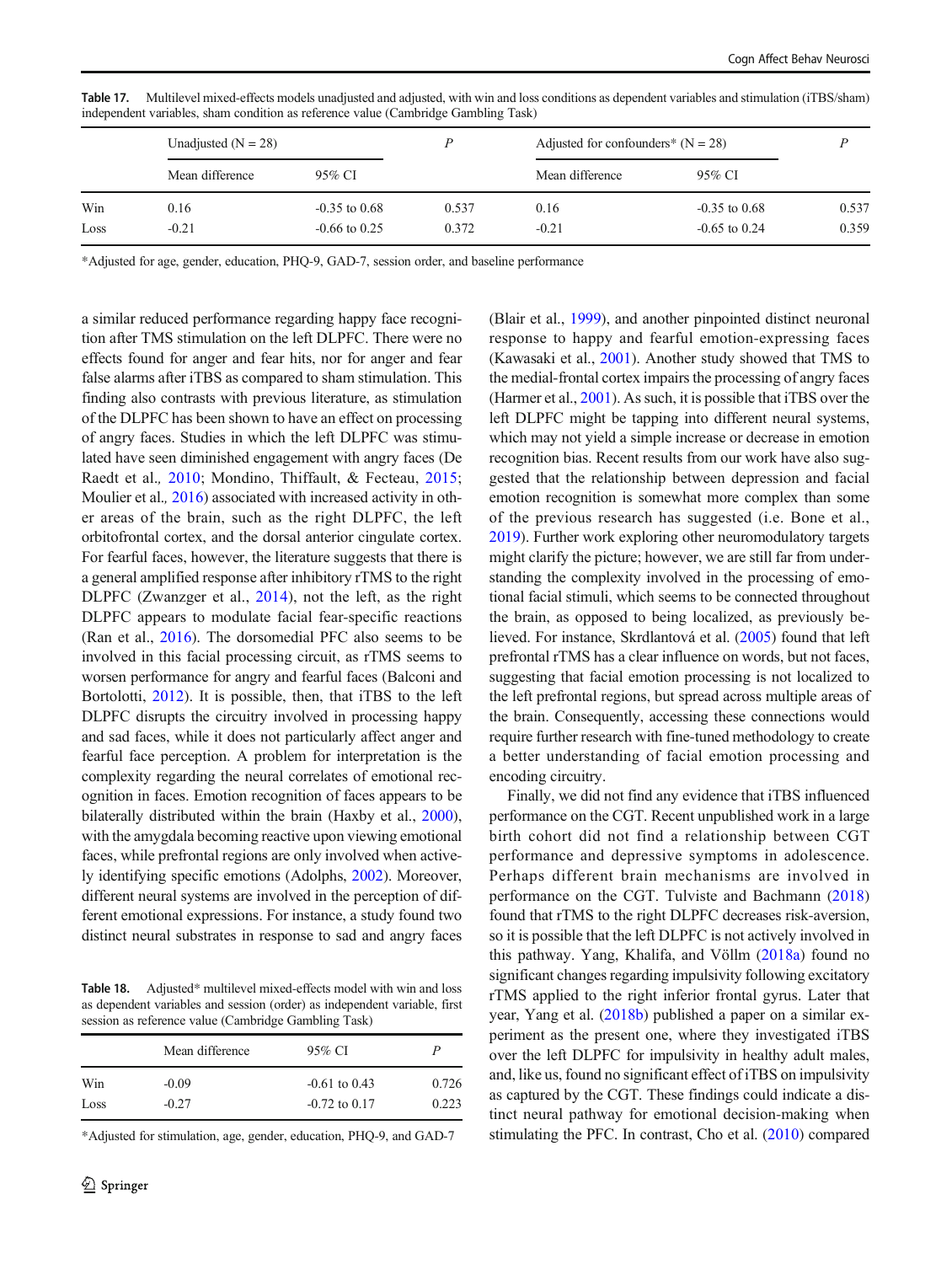<span id="page-12-0"></span>

Fig. 6 Unadjusted means for risk adjustment scores for win and loss conditions per session, with error bars representing mean standard deviation

cTBS, iTBS, and sham over the right DLPFC, to find that iTBS had no effect, and only cTBS modulated impulsivity. Then, it could be argued that stimulation protocol is perhaps as relevant as stimulated area in eliciting different responses with respect to decision-making.

To conclude, iTBS is a time-efficient method of stimulating the brain, with great potential for timely treatment and alleviation for symptoms of depression and other psychiatric disorders. We have provided some evidence to support the hypothesis that iTBS affects circuits involved in emotion processing and these are the same processes that are affected by antidepressant medication. Our findings do not support the idea that emotion facial recognition can be influenced significantly by means of iTBS to the left DLPFC, suggesting that emotion recognition for faces is not localized, and that the literature so far is inconsistent on the neural pathways behind it. Further studies performed in clinically depressed populations could bridge existing knowledge and aid in understanding the mechanism of action for iTBS on depression, while neuroimaging and physiological methods could help fill the gaps regarding brain pathways and mechanisms, to ultimately inform proper protocols for brain stimulation use. It is essential that we further investigate such topics, not only to improve current research tools, but to uncover the underlying neural circuitries, so that we can develop better treatment options and build upon existing knowledge, in understanding the DLPFCrTMS relationship.

Acknowledgements GL and ASD are partially supported by the ULCH National Institute of Health Research.

Open practices statement None of the data or materials for the experiments reported here is available, and none of the experiments was preregistered.

Funding This work was supported by the UCLH National Institute of Health Research.

The funding for participant rewards was provided by the UCL Financial Services Office by means of a Research Advance applied for by Prof. Dr. Glyn Lewis, head of the UCL Division of Psychiatry.

#### Compliance with ethical standards

#### Conflict of interest None.

Ethical standards The authors assert that all procedures contributing to this work comply with the ethical standards of the relevant national and institutional committees on human experimentation and with the Helsinki Declaration of 1975, as revised in 2013. Ethical approval (12561/001) was granted by the University College London Research Ethics Committee.

Open Access This article is licensed under a Creative Commons Attribution 4.0 International License, which permits use, sharing, adaptation, distribution and reproduction in any medium or format, as long as you give appropriate credit to the original author(s) and the source, provide a link to the Creative Commons licence, and indicate if changes were made. The images or other third party material in this article are included in the article's Creative Commons licence, unless indicated otherwise in a credit line to the material. If material is not included in the article's Creative Commons licence and your intended use is not permitted by statutory regulation or exceeds the permitted use, you will need to obtain permission directly from the copyright holder. To view a copy of this licence, visit [http://creativecommons.org/licenses/by/4.0/](https://doi.org/).

# References

- Adolphs, R. (2002): Neural systems for recognizing emotion. Current Opinion in Neurobiology, 12(2), 169–177.
- Amick, H.R., Gartlehner, G., Gaynes, B.N., Forneris, C., Asher, G.N., Morgan, L.C. et al. (2015). Comparative benefits and harms of second generation antidepressants and cognitive behavioral therapies in initial treatment of major depressive disorder: systematic review and meta-analysis. BMJ, 35, h6019.
- Anderson, N.H. (1996). Likableness ratings of 555 personality-trait words. Journal of Personality and Social Psychology, 9, 272–279.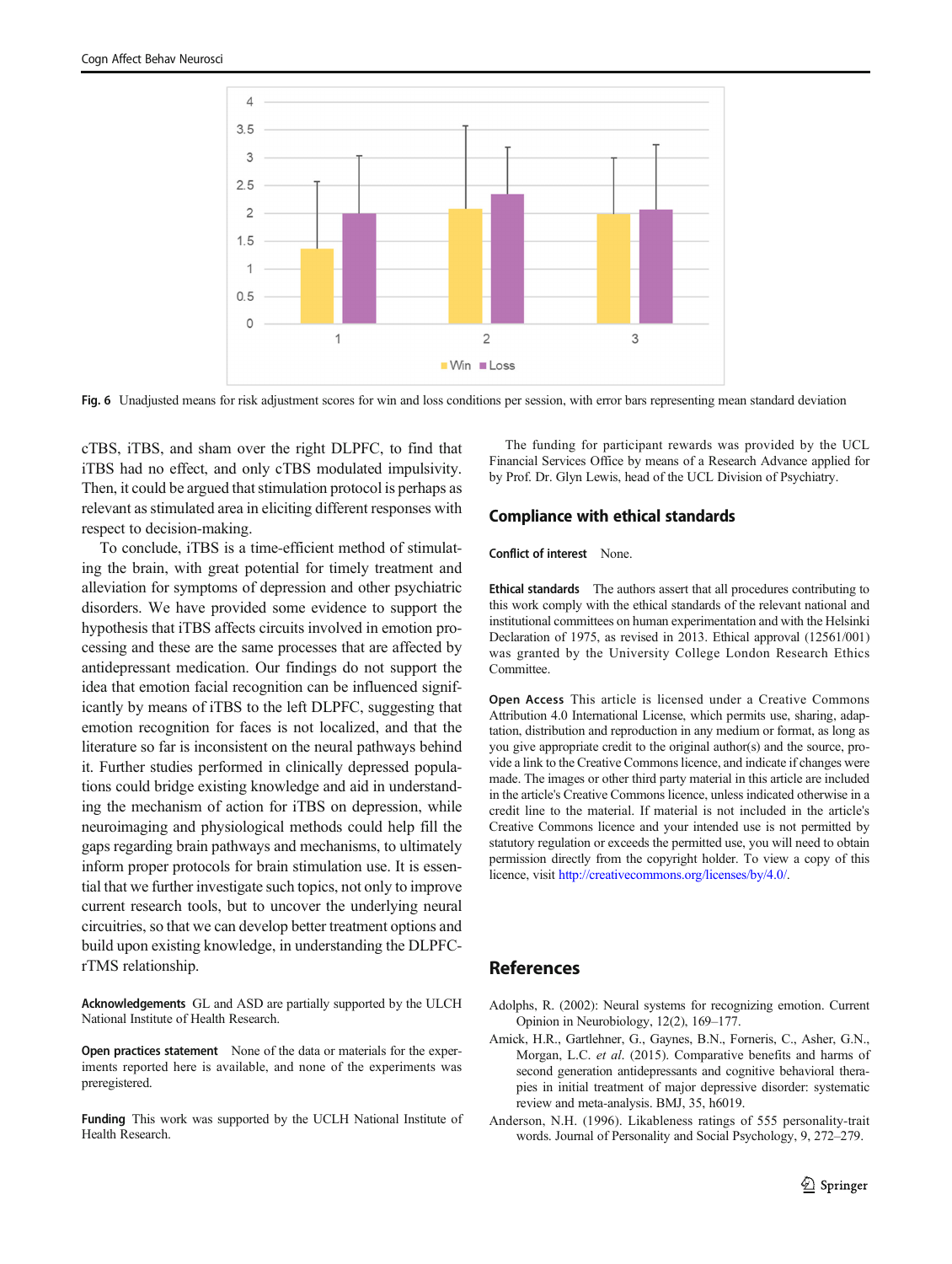- <span id="page-13-0"></span>Baeken, C., & De Raedt, R. (2011). Neurobiological mechanisms of repetitive transcranial magnetic stimulation on the underlying neuro circuitry in unipolar depression. Dialogues in Clinical Neuroscience, 13(1), 139-145.
- Baeken, C., Van Schuerbeek, P., De Raedt, R., De Mey, J., Vanderhasselt, M. A., Bossuyt, A. et al. (2011). The effect of one left-sided dorsolateral prefrontal sham-controlled HF-rTMS session on approach and withdrawal related emotional neuronal processes. Clinical Neurophysiology, 122(11), 2217–2226.
- Bakker, N., Shahab, S., Giacobbe, P., Blumberger, D.M., Daskalakis, Z.J., Kennedy, S.H. et al. (2015). rTMS of the dorsomedial prefrontal cortex for major depression: safety, tolerability, effectiveness, and outcome predictors for 10 Hz versus intermittent theta-burst stimulation. Brain Stimulation, 8, 208–215.
- Balconi, M., & Bortolotti, A. (2012). Emotional face recognition, empathic trait (BEES), and cortical contribution in response to positive and negative cues. The effect of rTMS on dorsal medial prefrontal cortex. Cognitive Neurodynamics, 7(1), 13–21.
- Balconi, M., & Canavesio, Y. (2016). Empathy, Approach Attitude, and rTMs on Left DLPFC Affect Emotional Face Recognition and Facial Feedback (EMG). Journal of Psychophysiology, 30(1), 17– 28.
- Balconi, M., & Cobelli, C. (2014). Motivational mechanisms (BAS) and prefrontal cortical activation contribute to recognition memory for emotional words. rTMS effect on performance and EEG (alpha band) measures. Brain and Language, 137, 77–85.
- Balconi, M., & Cobelli, C. (2015). rTMS on left prefrontal cortex contributes to memories for positive emotional cues: A comparison between pictures and words. Neuroscience, 287, 93–103.
- Balconi, M., & Ferrari, C. (2012a). rTMS stimulation on left DLPFC increases the correct recognition of memories for emotional target and distractor words. Cognitive, Affective, & Behavioral Neuroscience, 12(3), 589–598.
- Balconi, M., & Ferrari, C. (2012b). Emotional memory retrieval. rTMS stimulation on left DLPFC increases the positive memories. Brain Imaging and Behavior, 6(3), 454–461.
- Balconi, M., & Ferrari, C. (2013). Repeated transcranial magnetic stimulation on dorsolateral prefrontal cortex improves performance in emotional memory retrieval as a function of level of anxiety and stimulus valence. Psychiatry and Clinical Neurosciences, 67(4), 210–218.
- Bargh, J. (1982). Attention and automaticity in the processing of selfrelevant information. Journal of Personality and Social Psychology, 43, 425–436.
- Barth, J., Munder, T., Gerger, H., Nüesch, E., Trelle, S., Znoj, H., et al. (2013). Comparative efficacy of seven psychotherapeutic interventions for patients with depression: A network meta-analysis. PLoS Medicine, 10(5), e1001454.
- Bentin, S., & Moscovitch, M. (1988). The time course of repetition effects for words and unfamiliar faces. Journal of Experimental Psychology: General, 117(2), 148–160.
- Blair, R.J.R., Morris, J.S., Frith, C.D., Perrett, D.I., & Dolan, R.J. (1999). Dissociable neural responses to facial expressions of sadness and anger. Brain, 122(5), 883–893.
- Bland, A.R., Roiser, J.P., Mehta, M.A., Schei, T., Boland, H., Campbell-Meiklejohn, D.K., et al. (2016). EMOTICOM: A Neuropsychological Test Battery to Evaluate Emotion, Motivation, Impulsivity, and Social Cognition. Frontiers in Behavioral Neuroscience, 10.
- Blumberger, D.M., Vila-Rodriguez, F., Thorpe, K.E., Feffer, K., Noda, Y., Giacobbe, P. et al. (2018). Effectiveness of theta burst versus high-frequency repetitive transcranial magnetic stimulation in patients with depression (THREE-D): a randomised non-inferiority trial. The Lancet, 391(10131), 1683–1692.
- Bologna, M., Paparella, G., Fabbrini, A., Leodori, G., Rocchi, L. et al. (2016). Effects of cerebellar theta-burst stimulation on arm and neck

movement kinematics in patients with focal dystonia. Clinical Neurophysiology, 127(11), 3472–3479.

- Bone, J. K., Lewis, G., Button, K. S., Duffy, L., Harmer, C. J., Munafò, M. R. et al. (2019). Variation in recognition of happy and sad facial expressions and self-reported depressive symptom severity: A prospective cohort study. Journal of Affective Disorders, 257, 461–469.
- Brunoni, A. R., Zanao, T. A., Vanderhasselt, M.-A., Valiengo, L., de Oliveira, J. F., Boggio, P. S., … Fregni, F. (2014). Enhancement of Affective Processing Induced by Bifrontal Transcranial Direct Current Stimulation in Patients with Major Depression. Neuromodulation: Technology at the Neural Interface, 17(2), 138– 142. doi[:https://doi.org/10.1111/ner.12080](https://doi.org/10.1111/ner.12080)
- Cacioppo, J.T., Crites, Jr. S.L., Berntson, G.G., & Coles, M.G. (1993). If attitudes affect how stimuli are processed, should they not affect the event-related brain potential? Psychological Science, 4(2), 108–112.
- Cho, S. S., Ko, J. H., Pellecchia, G., Van Eimeren, T., Cilia, R., & Strafella, A. P. (2010). Continuous theta burst stimulation of right dorsolateral prefrontal cortex induces changes in impulsivity level. Brain Stimulation, 3(3), 170–176.
- Choi, K. M., Scott, D. T., & Lim, S.-L. (2016). The modulating effects of brain stimulation on emotion regulation and decision-making. Neuropsychiatric Electrophysiology, 2(1).
- Chung, S.W., Lewis, B.P., Rogasch, N.C., Saeki, T., Thomson, R.H., Hoy, K.E. et al. (2017a). Demonstration of short-term plasticity in the dorsolateral prefrontal cortex with theta burst stimulation: A TMS-EEG study. Clinical Neurophysiology, 128(7), 1117–1126.
- Chung, S.W., Rogasch, N.C., Hoy, K.E., Sullivan, C.M., Cash, R.F.H., & Fitzgerald, P.B. (2017b). Impact of different intensities of intermittent theta burst stimulation on the cortical properties during TMS-EEG and working memory performance. Human Brain Mapping, 39(2), 783–802.
- Cipriani, A., Furukawa, T.A., Salanti, G., Chaimani, A., Atkinson, L.Z., Ogawa, Y. et al. (2018). Comparative efficacy and acceptability of 21 antidepressant drugs for the acute treatment of adults with major depressive disorder: a systematic review and network meta-analysis. The Lancet, 391(10128), 1357–1366.
- Conte, A., Rocchi, L., Ferrazzano, G., Leodori, G., Bologna, M., Li Voti, P. et al. (2014). Primary somatosensory cortical plasticity and tactile temporal discrimination in focal hand dystonia. Clinical Neurophysiology, 125(3), 537–543.
- Cramer, S.C., Sur, M., Dobkin, B.H., O'Brien, C., Sanger, T.D., Trojanowski, J.Q. et al. (2011). Harnessing neuroplasticity for clinical applications. Brain, 134, 1591-1609.
- Cuijpers, P., Huibers, M.J.H., & Furukawa, T.A. (2017). The need for research on treatments of chronic depression. JAMA Psychiatry, 74(3), 242.
- De Raedt, R., Leyman, L., Baeken, C., Van Schuerbeek, P., Luypaert, R., Vanderhasselt et al. (2010). Neurocognitive effects of HF-rTMS over the dorsolateral prefrontal cortex on the attentional processing of emotional information in healthy women: An event-related fMRI study. Biological Psychology, 85(3), 487–495.
- Dolcos, F., LaBar, K.S., & Cabeza, R. (2004). Dissociable effects of arousal and valence on prefrontal activity indexing emotional evaluation and subsequent memory: an event-related fMRI study. NeuroImage, 23 (1), 64–74.
- Eshel, N., Huemer, J., McTeague, L., Wong, M., Yee, A., Patenaude, B. et al. (2017). 639. Effect of rTMS on resting-state functional connectivity in patients with major depression. Biological Psychiatry, 81(10), S259.
- Fales, C.L., Barch, D.M., Rundle, M.M., Mintun, M.A., Snyder, A.Z., Cohen, J.D. et al. (2008). Altered Emotional Interference Processing in Affective and Cognitive-Control Brain Circuitry in Major Depression. Biological Psychiatry, 63(4), 377–384.
- Fitzgerald, P.B., Hoy, K.E., Anderson, R.J., & Daskalakis, Z.J. (2016). A study of the pattern of response to rTMS treatment in depression. Depression and Anxiety, 33(8), 746–753.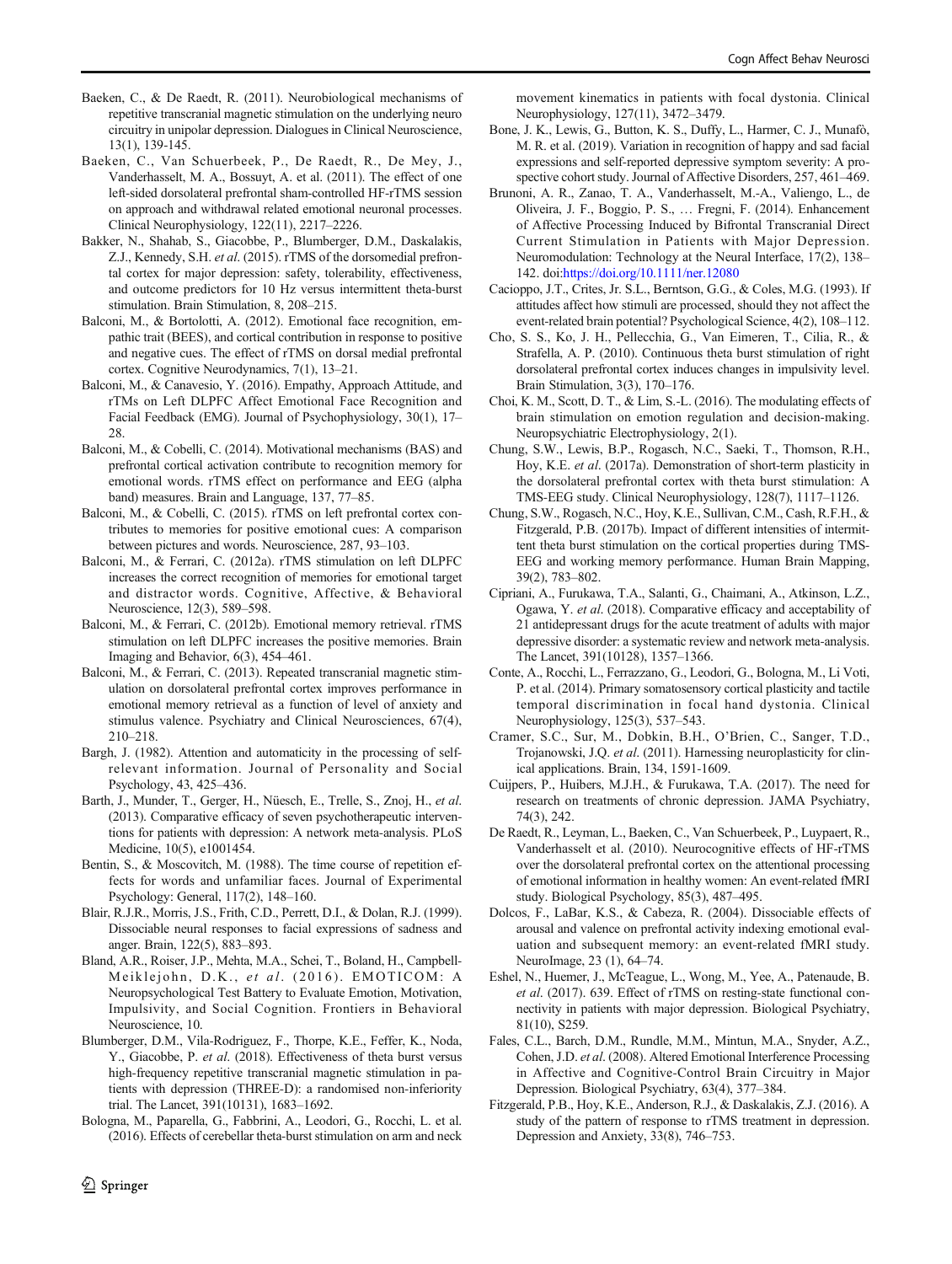- <span id="page-14-0"></span>Fitzgerald, P.B., Maller, J.J., Hoy, K.E., Thomson, R., & Daskalakis, Z.J. (2009). Exploring the optimal site for the localization of dorsolateral prefrontal cortex in brain stimulation experiments. Brain Stimulation, 2, 234–237.
- George, M.S. (1998). Why would you ever want to?: Toward understanding the antidepressant effect of prefrontal rTMS. Human Psychopharmacology, 13(5), 307–313.
- George, M.S., & Post, R.M. (2011). Daily left prefrontal repetitive transcranial magnetic stimulation for acute treatment of medicationresistant depression. American Journal of Psychiatry, 168(4), 356– 364.
- Grimm, S., Beck, J., Schuepbach, D., Hell, D., Boesiger, P., Bermpohl, F. et al. (2008). Imbalance between left and right dorsolateral prefrontal cortex in major depression is linked to negative emotional judgment: An fMRI study in severe Major Depressive Disorder. Biological Psychiatry, 63(4), 369–376.
- Groenewegen, H.J., & Uylings, H.B.M. (2000). The prefrontal cortex and the integration of sensory, limbic and autonomic information, Progress in Brain Research, 126, 3–28.
- Guo, Z., Jiang, Z., Jiang, B., McClure, M. A., & Mu, Q. (2019). High-Frequency Repetitive Transcranial Magnetic Stimulation Could Improve Impaired Working Memory Induced by Sleep Deprivation. Neural Plasticity, 2019, 1–11.
- Harmer, C.J., Bhagwagar, Z., Perrett, D.I., Völlm, B.A., Cowen, P.J., & Goodwin, G.M. (2003). Acute SSRI administration affects the processing of social cues in healthy volunteers. Neuropsychopharmacology, 28(1), 148–152.
- Harmer, C.J., O'Sullivan, U., Favaron, E., Massey-Chase, R., Ayres, R., Reinecke, A. et al. (2009). Effect of acute antidepressant administration on negative affective bias in depressed patients. American Journal of Psychiatry, 166(10), 1178–1184.
- Harmer, C. J., Thilo, K. V., Rothwell, J. C., & Goodwin, G. M. (2001). Transcranial magnetic stimulation of medial–frontal cortex impairs the processing of angry facial expressions. Nature Neuroscience, 4(1), 17–18.
- Haxby, J.V., Hoffman, E.A., & Gobbini, M.I. (2000). The distributed human neural system for face perception. Trends in Cognitive Sciences, 4(6), 223-233.
- Huang, Y.Z., Edwards, M.J., Rounis, E., Bhatia, K.P., & Rothwell, J.C. (2005). Theta burst stimulation of the human motor cortex. Neuron, 45, 201-206.
- Ironside, M., O'Shea, J., Cowen, P. J., & Harmer, C. J. (2016). Frontal Cortex Stimulation Reduces Vigilance to Threat: Implications for the Treatment of Depression and Anxiety. Biological Psychiatry, 79(10), 823–830.
- Kawasaki, H., Adolphs, R., Kaufman, O., Damasio, H., Damasio, A.R., Granner, M. et al. (2001). Single-unit responses to emotional visual stimuli recorded in human ventral prefrontal cortex. Nature Neuroscience, 4, 15-16.
- Kito, S., Hasegawa, T., Takamiya, A., Noda, T., Nakagome, K., Higuchi, T. et al. (2017). Transcranial magnetic stimulation modulates resting EEG functional connectivity between the left dorsolateral prefrontal cortex and limbic regions in medicated patients with treatmentresistant depression. The Journal of Neuropsychiatry and Clinical Neurosciences, 29(2), 155–159.
- Klomjai, W., Katz, R., & Lackmy-Vallée, A. (2015). Basic principles of transcranial magnetic stimulation (TMS) and repetitive TMS (rTMS). Annals of Physical and Rehabilitation Medicine, 58(4), 208–213.
- Koenigs, M., & Grafman, J. (2009). The functional neuroanatomy of depression: Distinct roles for ventromedial and dorsolateral prefrontal cortex. Behavioural Brain Research, 201(2), 239–243.
- Kroenke, K., Spitzer, R.L., & Williams, J.B.W. (2001). The PHQ-9. Journal of General Internal Medicine, 16(9), 606–613.
- Lewis, G., Kounali, D.Z., Button, K.S., Duffy, L., Wiles, N.J., Munafò, M.R. et al. (2017). Variation in the recall of socially rewarding

information and depressive symptom severity: a prospective cohort study. Acta Psychiatrica Scandinavica, 135(5), 489–498.

- Li, Y., Wang, L., Jia, M., Guo, J., Wang, H., & Wang, M. (2017). The effects of high-frequency rTMS over the left DLPFC on cognitive control in young healthy participants. PLOS ONE, 12(6), e0179430.
- Löwe, B., Decker, O., Müller, S., Brähler, E., Schellberg, D., Herzog, W., et al. (2008). Validation and standardization of the Generalized Anxiety Disorder Screener (GAD-7) in the general population. Medical Care, 46(3), 266–274.
- Mondino, M., Thiffault, F., & Fecteau, S. (2015). Does non-invasive brain stimulation applied over the dorsolateral prefrontal cortex non-specifically influence mood and emotion processing in healthy individuals? Frontiers in Cellular Neuroscience, 9.
- Montagne, B., Kessels, R.P.C., De Haan, E.H.F., & Perrett, D.I. (2007). The Emotion Recognition Task: A paradigm to measure the perception of facial emotional expressions at different intensities. Perceptual and Motor Skills, 104(2), 589–598.
- Moulier, V., Gaudeau-Bosma, C., Isaac, C., Allard, A.-C., Bouaziz, N., Sidhoumi, D., et al. (2016). Effect of repetitive transcranial magnetic stimulation on mood in healthy subjects. Socioaffective Neuroscience & Psychology, 6(1), 29672.
- Nardella, A., Rocchi, L., Conte, A., Bologna, M., Suppa, A., & Berardelli, A. (2014). Inferior Parietal Lobule Encodes Visual Temporal Resolution Processes Contributing to the Critical Flicker Frequency Threshold in Humans. PLoS ONE, 9(6), e98948.
- Nitsche, M. A., Koschack, J., Pohlers, H., Hullemann, S., Paulus, W., & Happe, S. (2012). Effects of Frontal Transcranial Direct Current Stimulation on Emotional State and Processing in Healthy Humans. Frontiers in Psychiatry, 3.
- Ozcan, S., Gica, S., & Gulec, H. (2020). Suicidal behavior in treatment resistant major depressive disorder patients treated with transmagnetic stimulation (TMS) and its relationship with cognitive functions. Psychiatry Research, 286, 112873.
- P1vital® Oxford Emotional Test Battery Tasks. (n.d). Available at: [http://www.p1vital.com/Oxford%20Emotional%20Test%](http://www.p1vital.com/Oxford%20Emotional%20Test%20Battery/index.html) [20Battery/index.html.](http://www.p1vital.com/Oxford%20Emotional%20Test%20Battery/index.html) Accessed Sep 2018.
- Padberg, F., & George, M.S. (2009). Repetitive transcranial magnetic stimulation of the prefrontal cortex in depression. Experimental Neurology 219(1): 2–13.
- Pascual-Leone, A., Rubio, B., Pallardó, F., & Catalá, M.D. (1996). Rapid-rate transcranial magnetic stimulation of left dorsolateral prefrontal cortex in drug-resistant depression. The Lancet, 348(9022), 233–237.
- Peirce, J.W. (2007) PsychoPy Psychophysics software in Python. Journal of Neuroscientific Methods, 162(1-2), 8–13.
- Philiastides, M. G., Auksztulewicz, R., Heekeren, H. R., & Blankenburg, F. (2011). Causal Role of Dorsolateral Prefrontal Cortex in Human Perceptual Decision Making. Current Biology, 21(11), 980–983.
- Ran, G., Chen, X., Zhang, Q., Ma, Y., & Zhang, X. (2016). Attention Modulates Neural Responses to Unpredictable Emotional Faces in Dorsolateral Prefrontal Cortex. Frontiers in Human Neuroscience, 10.
- Reeve, C. L., & Lam, H. (2005). The psychometric paradox of practice effects due to retesting: Measurement invariance and stable ability estimates in the face of observed score changes. Intelligence, 33(5), 535–549.
- Ridding, M.C., & Rothwell, J.C. (2007). Is there a future for therapeutic use of transcranial magnetic stimulation? Nature Reviews Neuroscience, 8(7), 559–567.
- Rocchi, L., Erro, R., Antelmi, E., Berardelli, A., Tinazzi, M., Liguori, R. et al. (2017). High frequency somatosensory stimulation increases sensori-motor inhibition and leads to perceptual improvement in healthy subjects. Clinical Neurophysiology, 128(6), 1015–1025.
- Rock, P. L., Roiser, J. P., Riedel, W. J., & Blackwell, A. D. (2014). Cognitive impairment in depression: a systematic review and meta-analysis. Psychological Medicine, 44(10), 2029–2040.